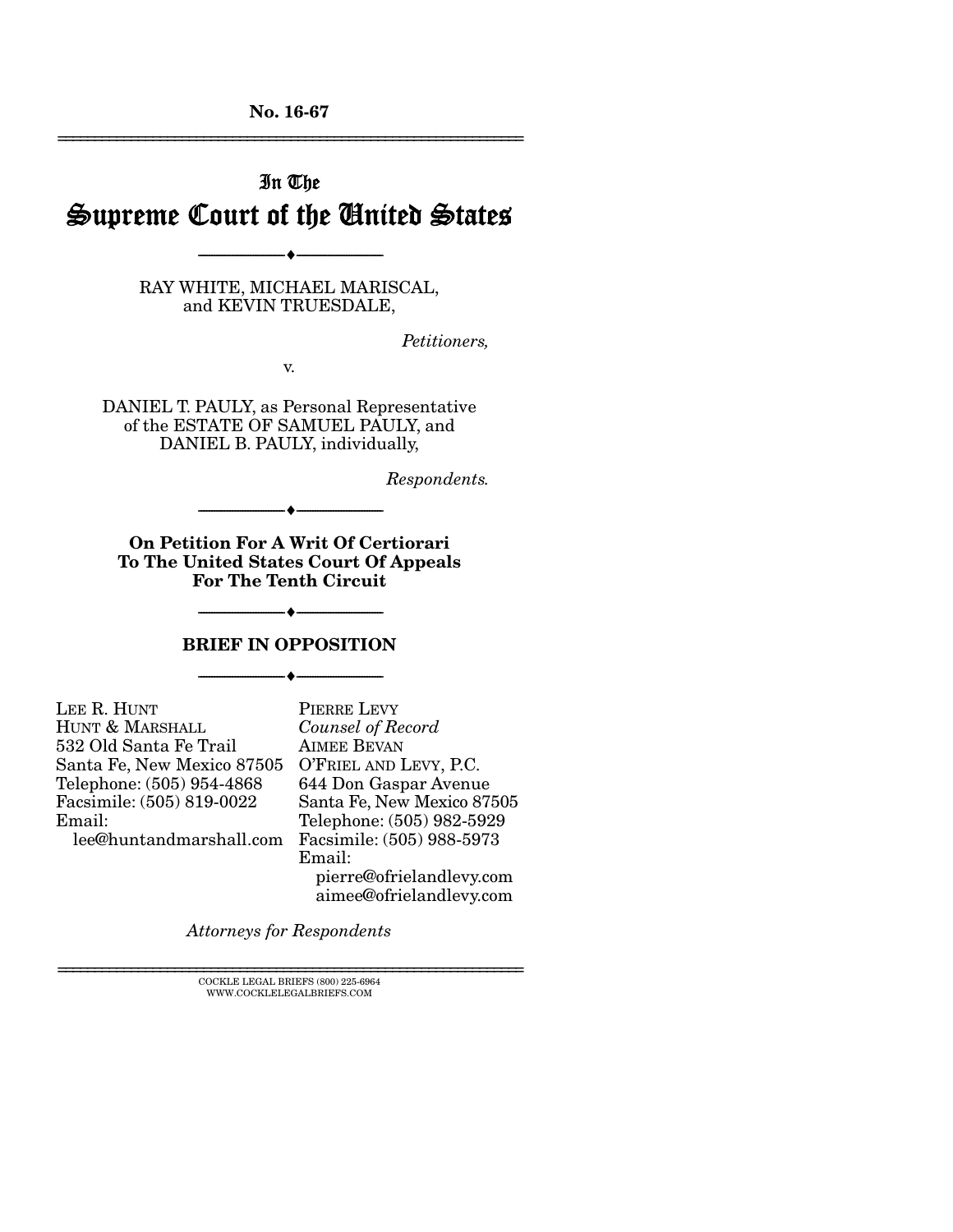- 1. Did the Tenth Circuit correctly analyze Officer White's use of force from the perspective of a reasonable officer on the scene?
- 2. Did the Tenth Circuit correctly hold that Officer White's conduct in this case was so obviously a violation of the Fourth Amendment in light of *Graham* and its progeny that other decisions with greater specificity were not required to put an objectively reasonable officer on fair notice that an unidentified officer who surreptitiously approached a rural residence late at night with no probable cause and no exigent circumstances, and who was fifty feet away in the dark and under cover of a stone wall, could not shoot without warning an innocent citizen standing in his living room window pointing a weapon toward unknown persons in his yard when the officers had recklessly created a situation where the occupants of the home would reasonably believe that they were under attack by intruders?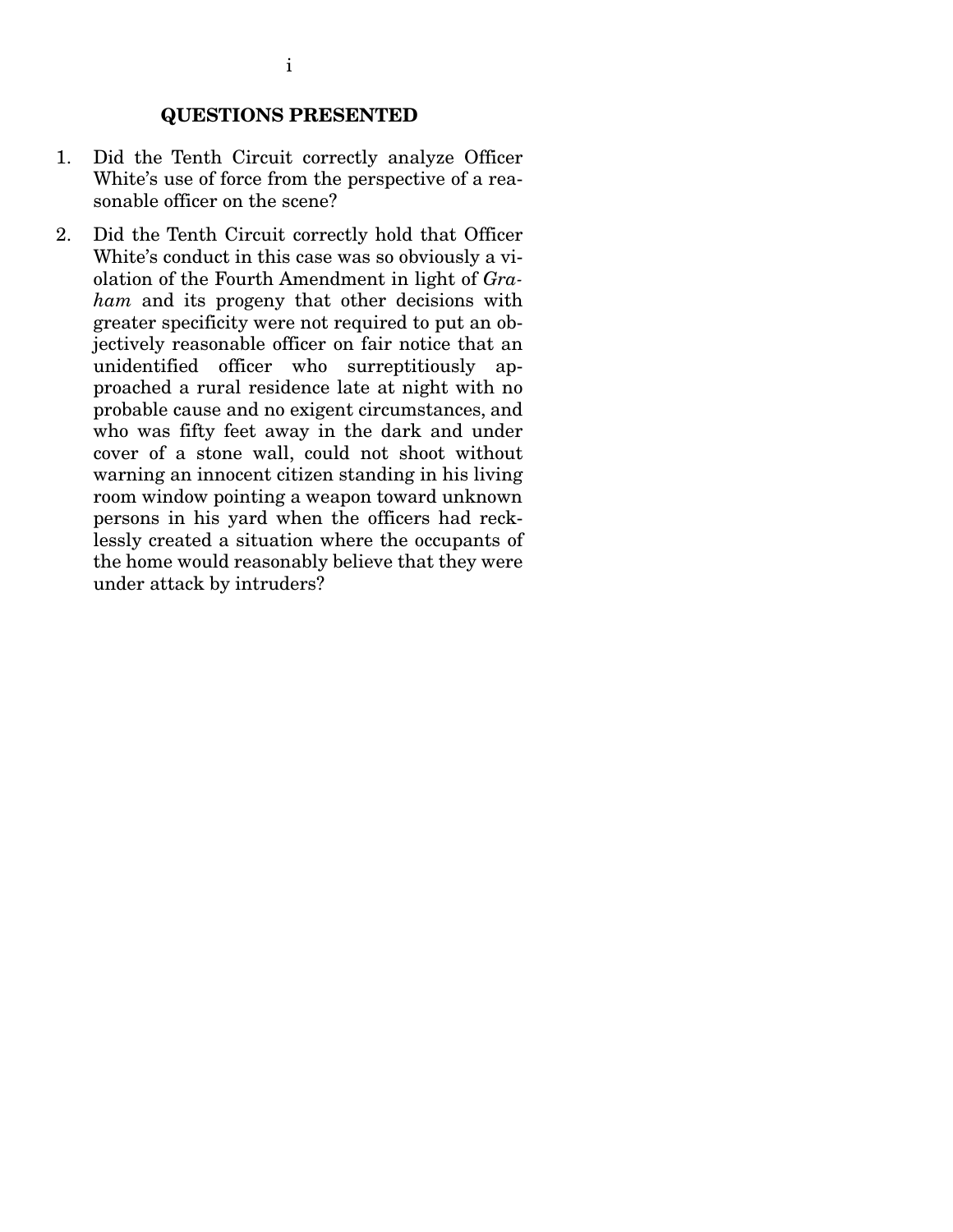# TABLE OF CONTENTS

# Page

|      |                                                                                                                                                              | $\mathbf{i}$ |
|------|--------------------------------------------------------------------------------------------------------------------------------------------------------------|--------------|
|      |                                                                                                                                                              | iv           |
|      |                                                                                                                                                              | $\mathbf{1}$ |
|      |                                                                                                                                                              | $\mathbf{1}$ |
|      |                                                                                                                                                              | 5            |
|      | REASONS FOR DENYING THIS WRIT                                                                                                                                | 9            |
| I.   | THIS CASE IS A POOR CANDIDATE<br>FOR CERTIORARI BECAUSE IT IS TOO<br>ENTANGLED WITH DISPUTED FACTS<br>TO ALLOW FOR CLEAR RESOLUTION<br>OF ANY LEGAL ISSUES   | 9            |
| II.  | THIS CASE DOES NOT RAISE THE<br>FIRST QUESTION PRESENTED BE-<br>CAUSE THE TENTH CIRCUIT AS-<br>SESSED THE USE OF FORCE FROM<br>THE PERSPECTIVE OF A REASONA- | 14           |
| III. | THE TENTH CIRCUIT'S DECISION IS<br>CORRECT, WELL-REASONED, AND<br>DOES NOT CONFLICT WITH DECI-<br>SIONS OF OTHER CIRCUITS                                    | 18           |
|      | THE TENTH CIRCUIT CORRECTLY<br>$A_{\cdot}$<br><b>FOLLOWED THIS COURT'S PRECE-</b><br>DENTS IN DETERMINING THAT<br>OFFICER WHITE USED EXCES-                  | 18           |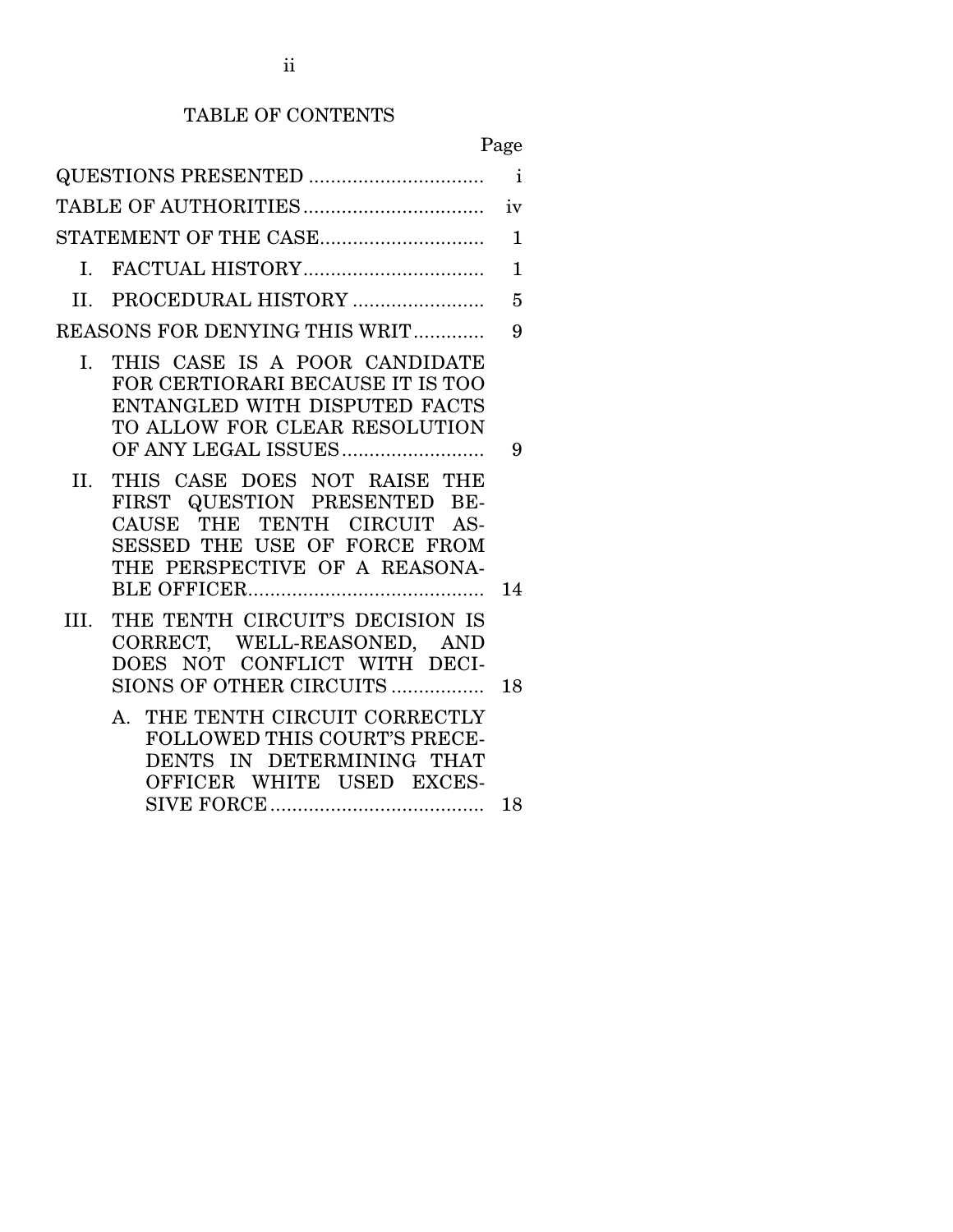TABLE OF CONTENTS – Continued

Page

| B. THE DECISION BELOW DOES NOT<br>CONFLICT WITH DECISIONS FROM<br>THE TENTH CIRCUIT OR OTHER | 25 |
|----------------------------------------------------------------------------------------------|----|
| IV. THE TENTH CIRCUIT PROPERLY DE-<br>FINED CLEARLY ESTABLISHED LAW  30                      |    |
|                                                                                              |    |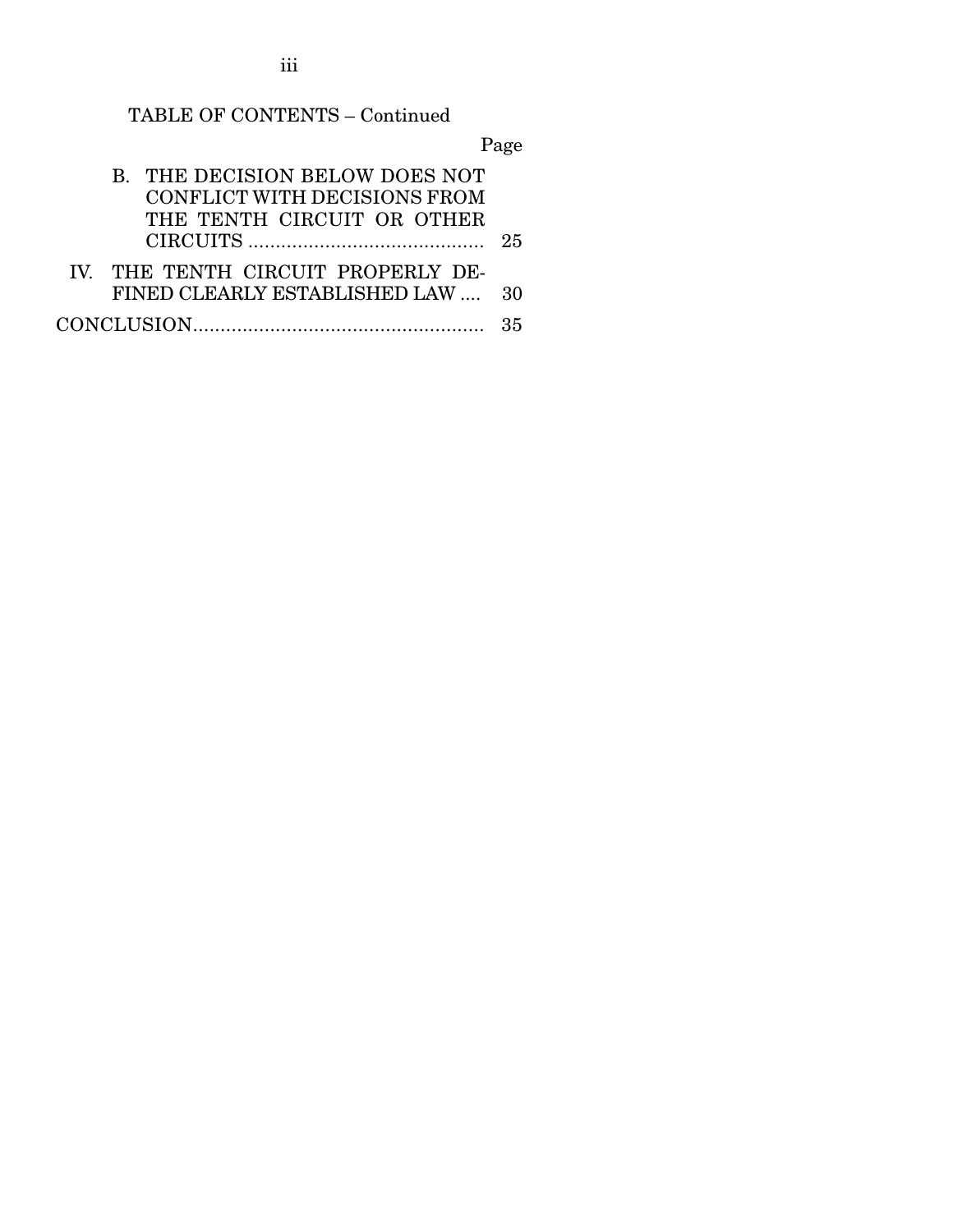# Page

## CASES

| Allen v. Muskogee, Okla., 119 F.3d 837 (10th Cir.                                                                                        |
|------------------------------------------------------------------------------------------------------------------------------------------|
| Anderson v. Creighton, 483 U.S. 635 (1987)30                                                                                             |
| Ashcroft v. al-Kidd, 563 U.S. 731 (2011)30                                                                                               |
| Casey v. Federal Heights, 509 F.3d 1278 (10th                                                                                            |
| Currier v. Doran, 242 F.3d 905 (10th Cir. 2001) 30                                                                                       |
|                                                                                                                                          |
| Estate of Larsen ex rel. Sturdivan v. Murr, 511                                                                                          |
| Estate of O'Bryan v. Town of Sellersburg, No.<br>4:02-CV-238, 2004 WL 1234215, 2004 U.S.<br>Dist. LEXIS 10160 (S.D. Ind. May 20, 2004)29 |
| Graham v. Conner, 490 U.S. 386 (1999)passim                                                                                              |
| Hope v. Pelzer, 536 U.S. 730 (2002)31, 32, 33                                                                                            |
| Johnson v. Jones, 515 U.S. 304 (1995)13, 14                                                                                              |
| Reichle v. Howards, 132 S.Ct. 2088 (2012)30                                                                                              |
|                                                                                                                                          |
| Scott v. United States, 436 U.S. 128 (1978)17                                                                                            |
| Sledd v. Lindsay, 102 F.3d 282 (7th Cir. 1996) 28, 29                                                                                    |
| State v. Boyett, 185 P.3d 355 (N.M. 2007)23                                                                                              |
| Tennessee v. Garner, 471 U.S. 1 (1985) 23, 31, 32, 33                                                                                    |
| Tenorio v. Pitzer, 802 F.3d 1160 (10th Cir. 2015)24                                                                                      |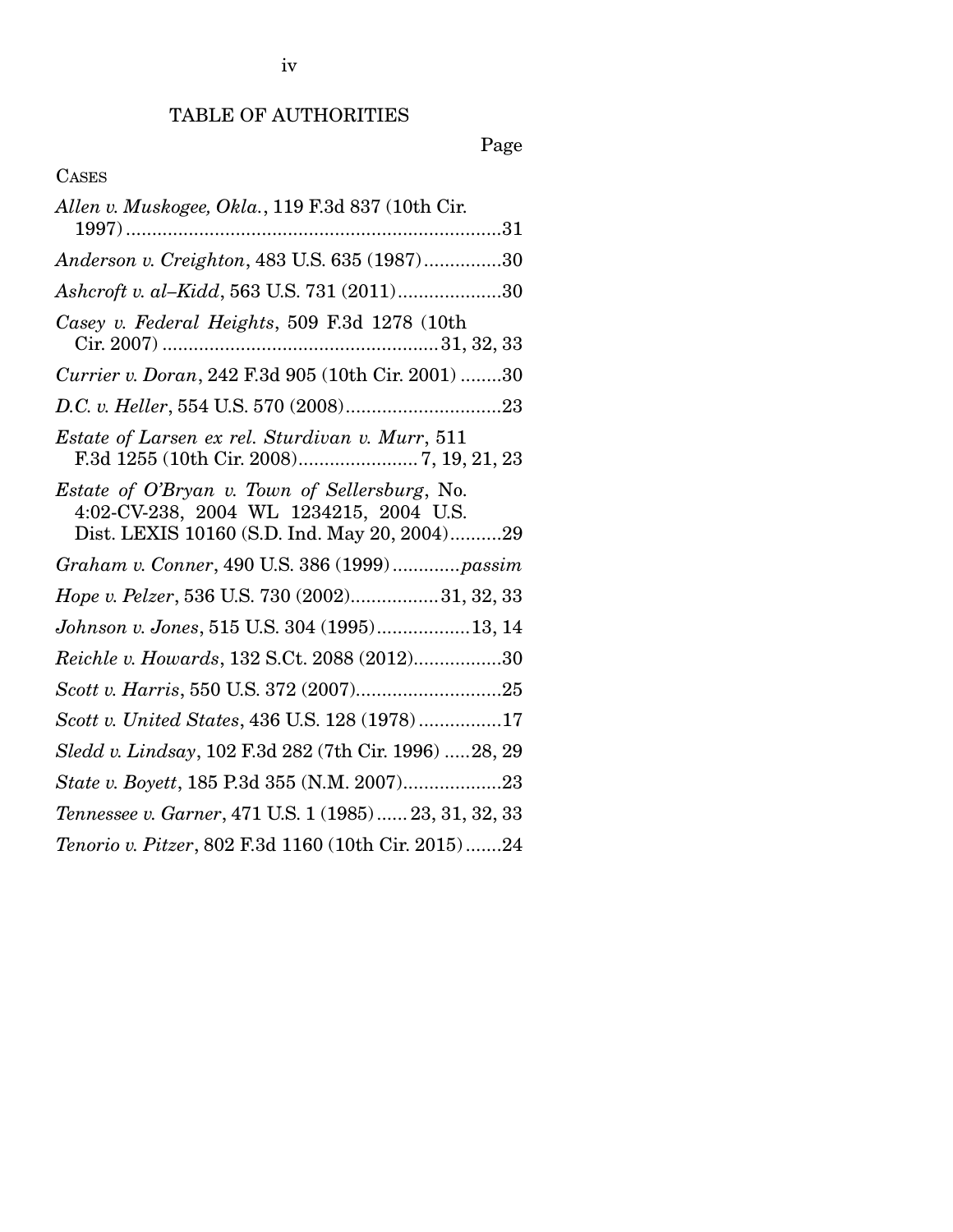## TABLE OF AUTHORITIES – Continued

|                                                       | Page |
|-------------------------------------------------------|------|
| <i>Thomas v. Durastanti</i> , 607 F.3d 655 (10th Cir. |      |
| United States v. Combs, 394 F.3d 739 (9th Cir.        |      |
| United States v. Jerez, 108 F.3d 684 (7th Cir.        |      |
| United States v. Reeves, 524 F.3d 1161 (10th Cir.     |      |
| United States v. Spikes, 158 F.3d 913 (6th Cir.       |      |
| Yates v. City of Cleveland, 941 F.2d 444 (6th Cir.    |      |
| <b>CONSTITUTIONAL PROVISIONS</b>                      |      |
|                                                       |      |
| <b>RULES</b>                                          |      |

|--|--|--|--|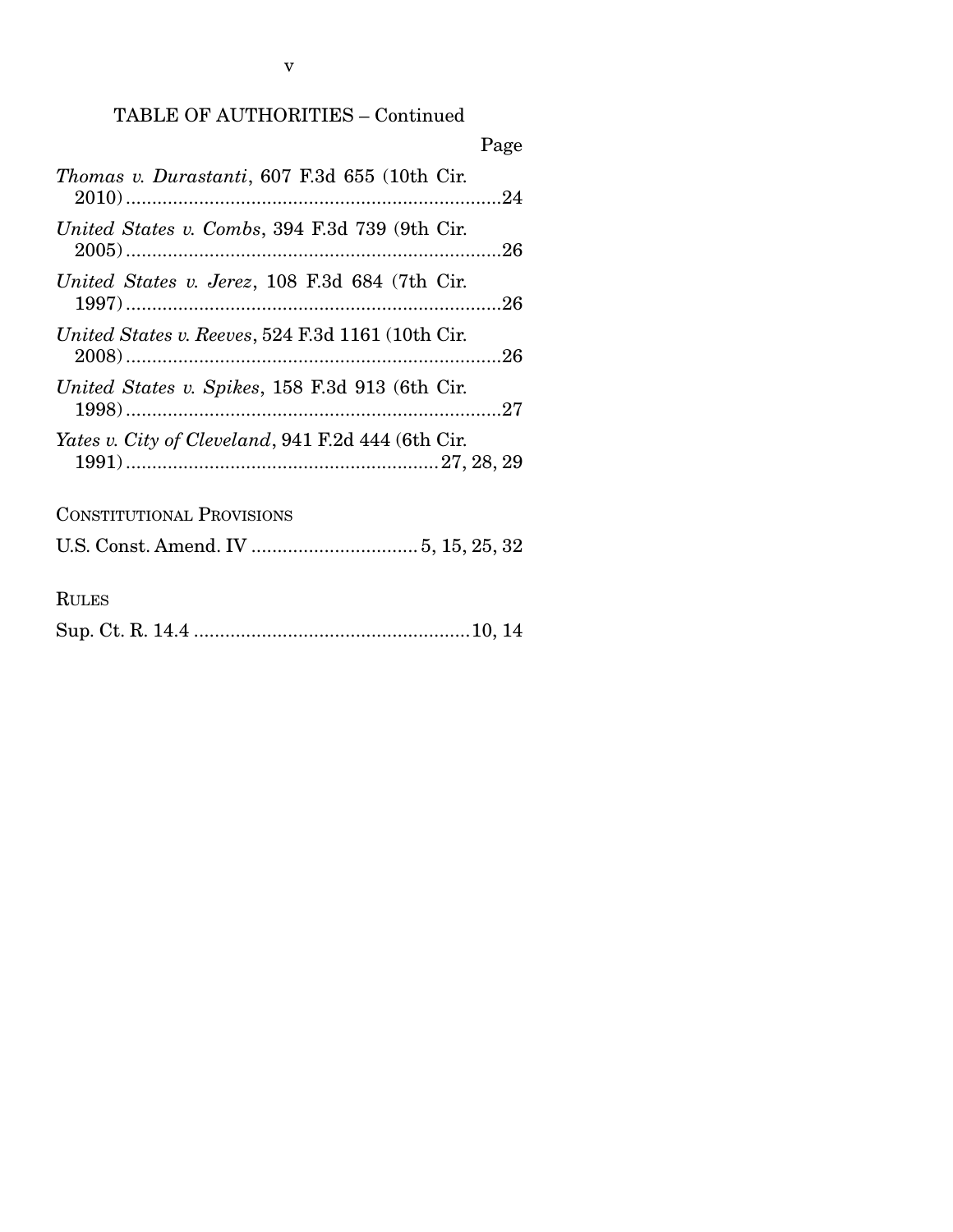#### STATEMENT OF THE CASE

#### I. FACTUAL HISTORY

 On the night of October 4, 2011, Daniel Pauly was involved in a road rage incident with another car on the interstate that involved mutual allegations of tailgating, shining bright lights, abrupt braking, and other inappropriate driving. App. at 4. The women in the other car called 911 to report the incident. *Id*. At the time they called 911, the women were tailgating Daniel. *Id*. When Daniel exited the interstate for his home, the women followed him. *Id*. Feeling threatened, Daniel stopped on the exit ramp and asked them why they were following him. *Id*. Daniel then returned to his car and drove the short distance to his house, where his brother, Samuel Pauly, was on the sofa playing video games. App. at 72. The Pauly home was located in a rural wooded area. *Id*.

 Three New Mexico State Police Officers, Kevin Truesdale, Michael Mariscal and Ray White, responded to the 911 call. App. at 72-73. Officer Truesdale arrived at the exit ramp first, spoke with the women about the incident, and then watched them drive back to the interstate. App. at 73. Officers White and Mariscal arrived shortly thereafter. *Id*. At this point, the officers knew that both cars had participated in the incident, that the incident was over, that no one was in danger, and that no crime was in progress. *Id*. The officers agreed that no exigent circumstances existed and that they did not have sufficient evidence or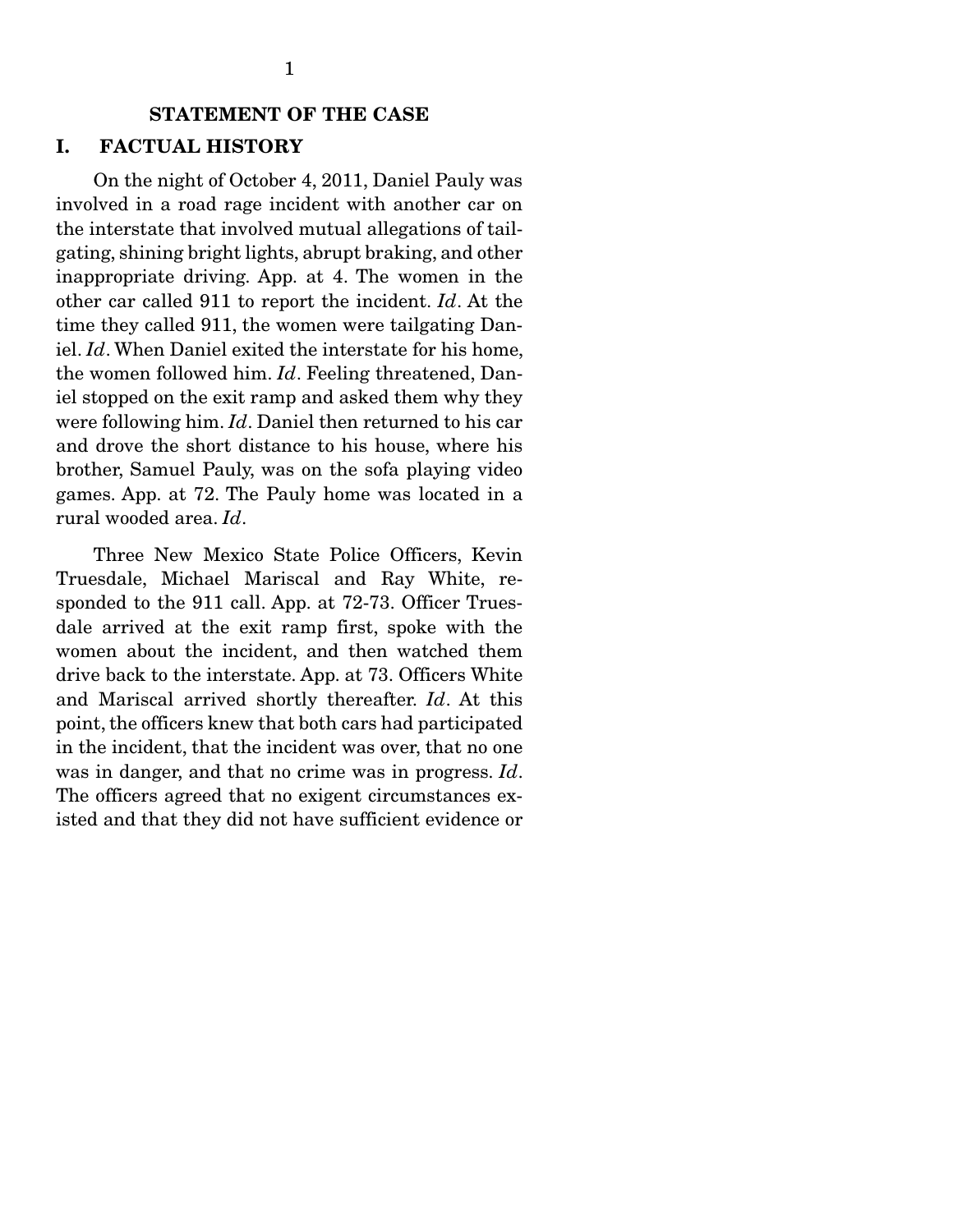probable cause to make an arrest. App. at 73-74. Nonetheless, and despite the fact that it was after 11:00 p.m., the officers decided to proceed to the address obtained from the license plate information provided by the women. *Id*.

 Officer White waited at the exit ramp in case Daniel came back that way. App. at 74. Officers Truesdale and Mariscal drove separately to the address associated with the license plate and parked in front of the main residence, leaving on their headlights and takedown lights. *Id*. The officers did not see Daniel's truck at the main residence but saw a second residence behind the main residence. *Id*. Between the two residences are trees, a building and other obstructions that prevent the people in the rear residence from seeing lights or vehicles in front of the main residence. App. at 72; Aplt. App. at 552, ¶ 19. Despite their approach to the main residence in patrol cars with headlights on and take-down lights activated, the officers decided to approach the upper residence in a manner that intentionally concealed their presence – on foot, under cover of night, and only illuminating the road when necessary by momentarily turning on their flashlights. App. at 74-75. Officers Mariscal and Truesdale located Daniel's truck at the upper residence and so advised Officer White, who then proceeded to the residence. App. at 75.

 At approximately 11:00 p.m., the Pauly brothers saw people approaching their home using flashlights intermittently. App. at 75. It was a dark and rainy night and the brothers could not see who held the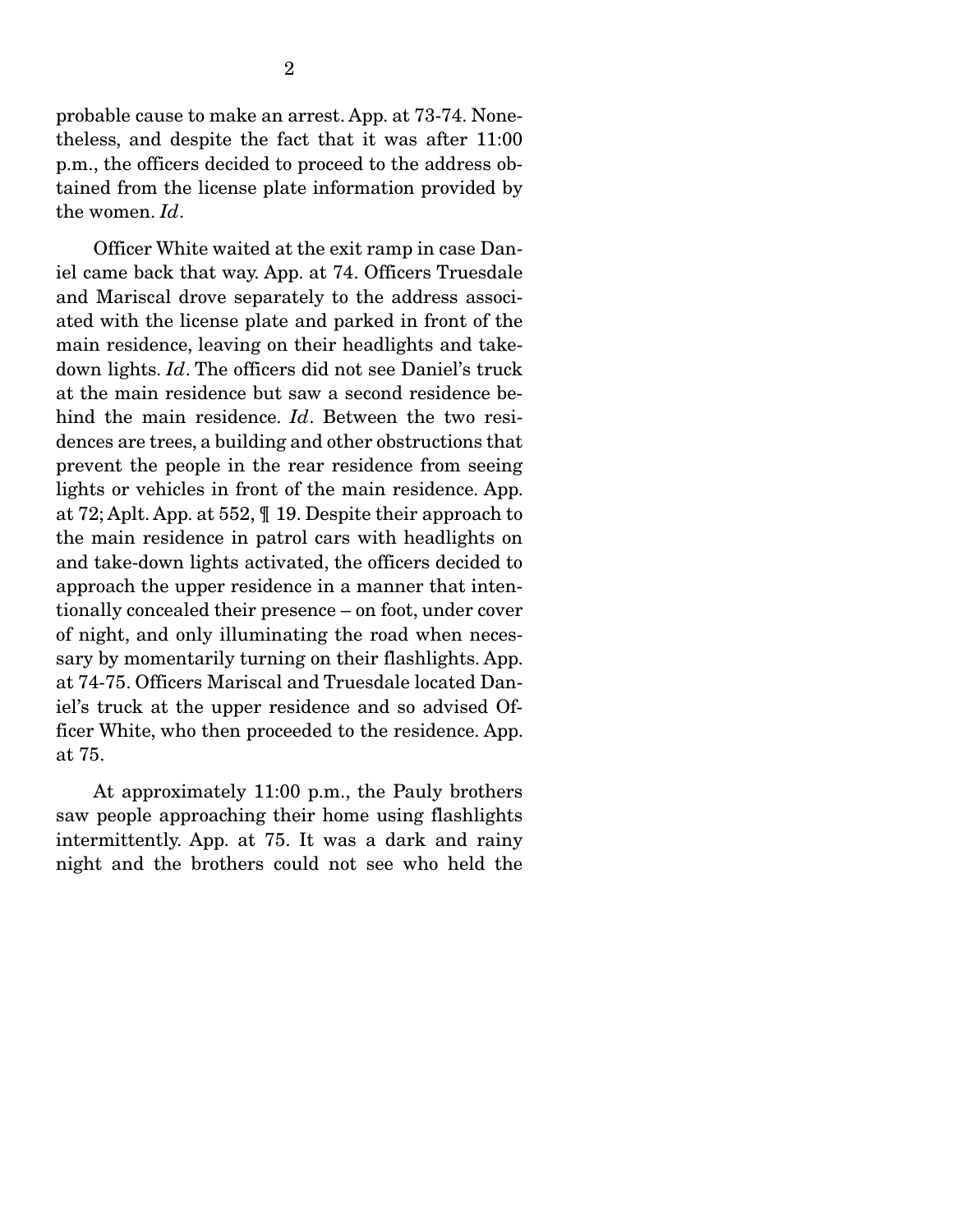flashlights. *Id*. The brothers feared that the people outside their home were intruders, possibly related to the road incident earlier in the night. *Id*. It did not enter Daniel's mind that the persons could have been police officers. *Id*. The brothers sought to have the intruders identify themselves by repeatedly yelling "Who's out there?" and "What do you want?" *Id*. Despite hearing the brothers' inquiries, Officers Mariscal and Truesdale did not identify themselves and did not approach the front door to knock and announce. App. at 75-76; Aplt. App. at 554, ¶ 35. Instead, the officers escalated the situation by yelling threatening statements in a hostile tone. App. at 84. The officers yelled "Open the door! Open the door!" and "Hey, motherf\*\*kers, we've got you surrounded. Come out or we're coming in!" App. at 75-76. During the entire encounter, only one identification of "State Police" was made and it was not made until ninety seconds before shots were fired. App. at 76.

 Officer White arrived on the scene in less than a minute, parked at the main house and walked up to the Pauly home in the dark using his flashlight intermittently. App. at 77. Officer White heard Officers Mariscal and Truesdale yelling threats at the Pauly residence. *Id*. When Officer White arrived at the Pauly home, Officer Mariscal was standing in the dark at the front of the house. *Id*. Officer White did not identify himself as a police officer. App. at 84. Officer White was at the scene for several minutes prior to shots being fired. App. at 77 & 121; Aplt. App. at 118.

 The Pauly brothers were scared and felt that their lives were threatened by these unknown intruders.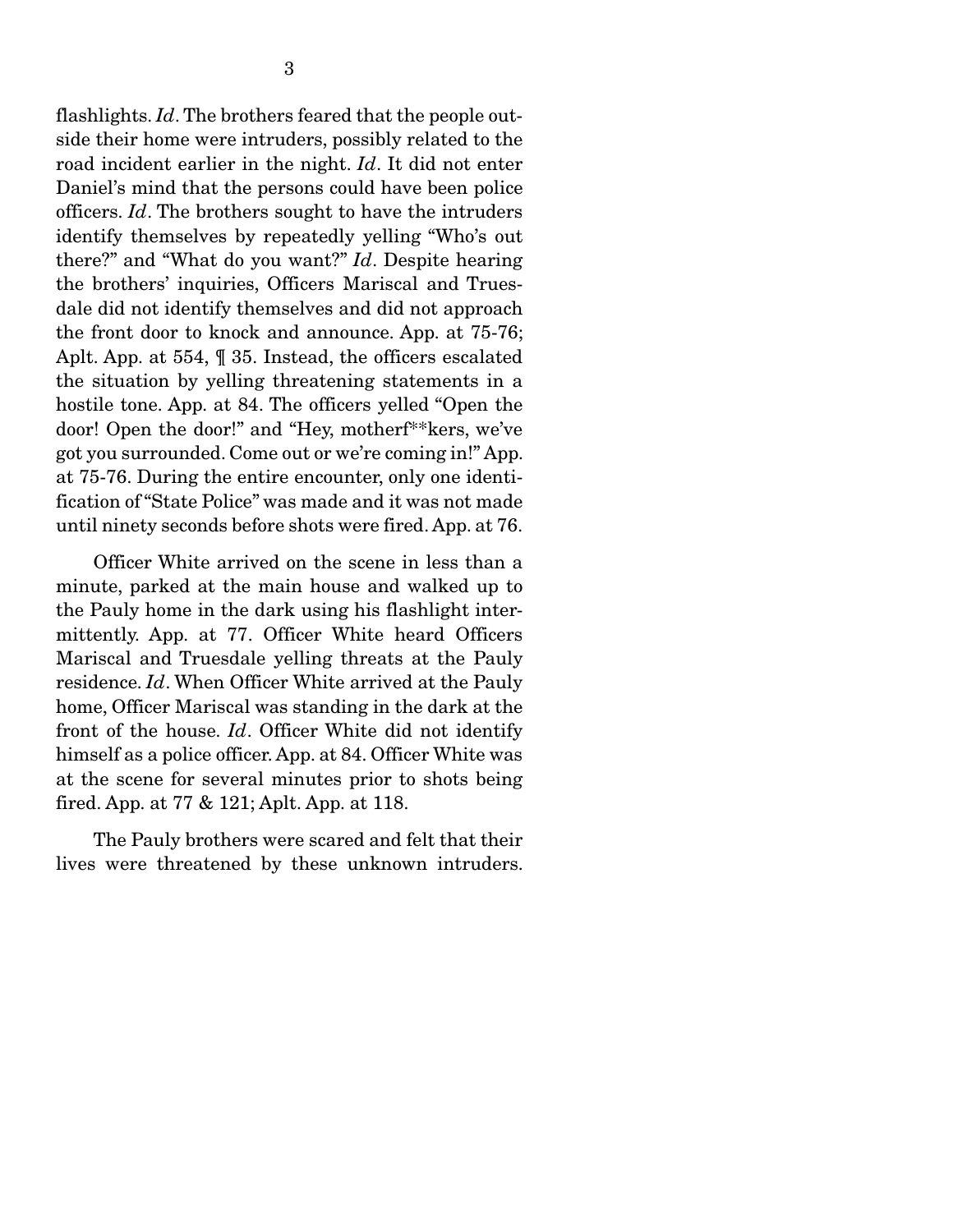App. at 76. The brothers decided to call the police and then stay together in the master bedroom with their dogs until the police arrived. *Id*. Before they could call the police, however, they heard "We're coming in! We're coming in!" *Id*. Scared and believing that they needed to protect themselves from an imminent home invasion, Samuel grabbed a pistol and Daniel grabbed a shotgun. App. at 76-77. The brothers then tried to scare the intruders away by yelling out "We have guns." App. at 77.

 When the officers heard "We have guns," Officer Mariscal took cover behind a pick-up truck and Officer White took cover behind a stone wall located fifty feet away from the house. App. at 77-78. Daniel then stepped partially out of the back of the house and fired two warning shots up into a tree while screaming to scare the intruders away. App. at 78. Officers Mariscal and White assert that they then saw Samuel walk to the front window and point a handgun in the general direction of Officer White's position behind the stone wall. App. at 78 & 119. Despite the fact that they were in protected positions in the dark, neither Officer Mariscal nor Officer White identified themselves or provided a warning. App. at 6 & 39.

 Officer Mariscal shot at Samuel but missed. App. at 79. Samuel did not return fire.<sup>1</sup> *Id*. As soon as Samuel appeared in the window with a gun, Officer White

<sup>&</sup>lt;sup>1</sup> Officer White asserts that he used deadly force only after Samuel fired a shot at him. The district court found, however, that Samuel did not fire any shots. "In measuring the objective reasonableness of Officer White's use of deadly force, the jury will be free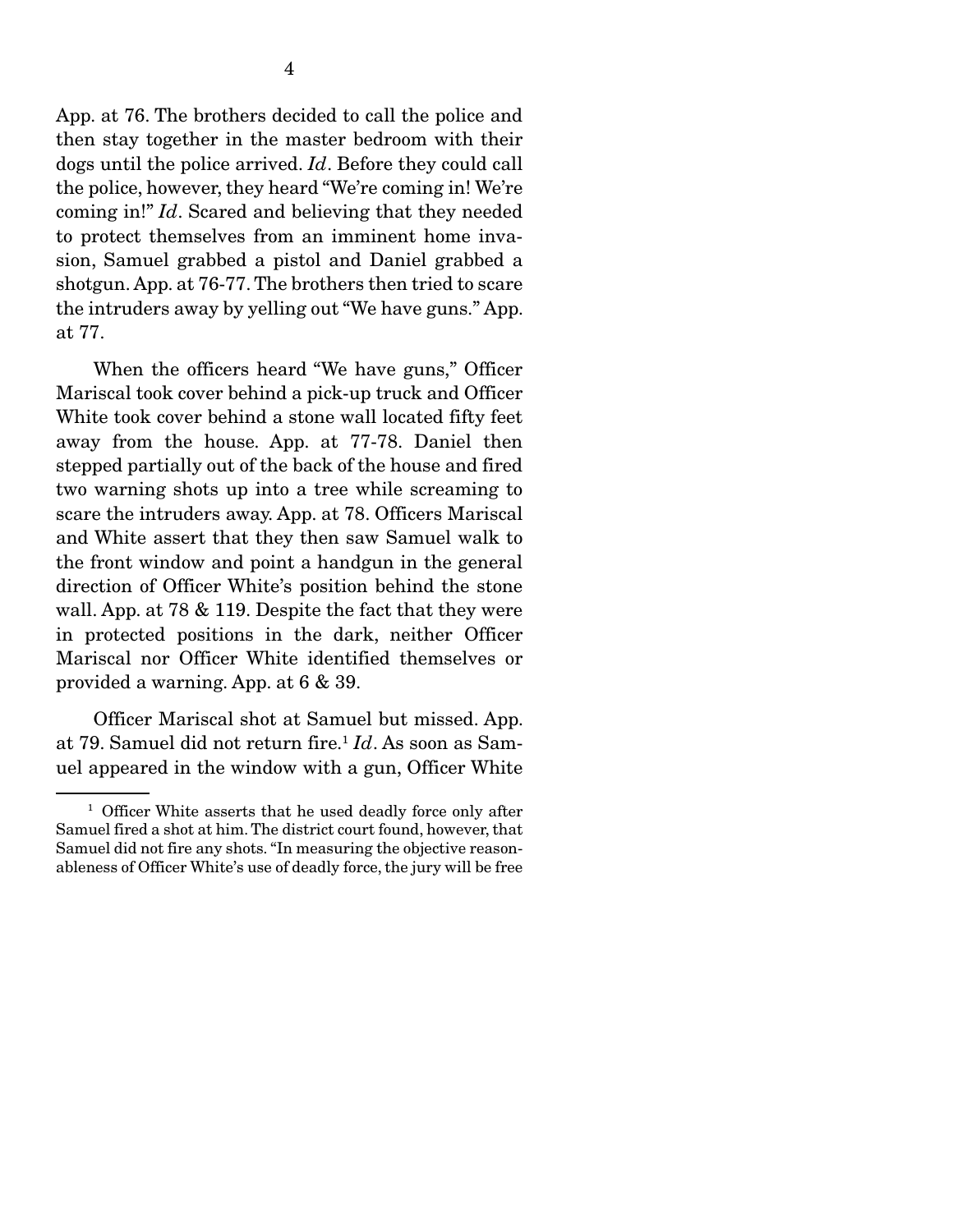focused solely on getting a kill shot. App. at 122. Officer White could not say what Samuel had done between the time he appeared in the window and the time Officer White shot, including whether Samuel had lowered his gun. *Id*. Approximately five seconds after Officer Mariscal shot at Samuel, Officer White, who was fifty feet away in the dark and under cover behind a stone wall, without providing any warning, fired a single shot that killed Samuel as he stood in his living room. App. at 79.

#### II. PROCEDURAL HISTORY

 Samuel Pauly's father, on behalf of Samuel Pauly's estate, filed a civil rights action against the three officers, the State of New Mexico Department of Public Safety, and two state officials, claiming, in part, that defendants violated his son's Fourth Amendment right against the use of excessive force. The officers moved for summary judgment on the basis of qualified immunity.

 Viewing the facts in the light most favorable to plaintiffs, the district court determined that a reasonable jury could find the following:

[T]here were no exigent circumstances requiring the Officers to go to Daniel Pauly's house at 11:00 p.m.; Officers Truesdale and Mariscal purposefully approached the house in a surreptitious manner; despite the porch light and

to consider this apparently false claim of self-defense." App. at 120.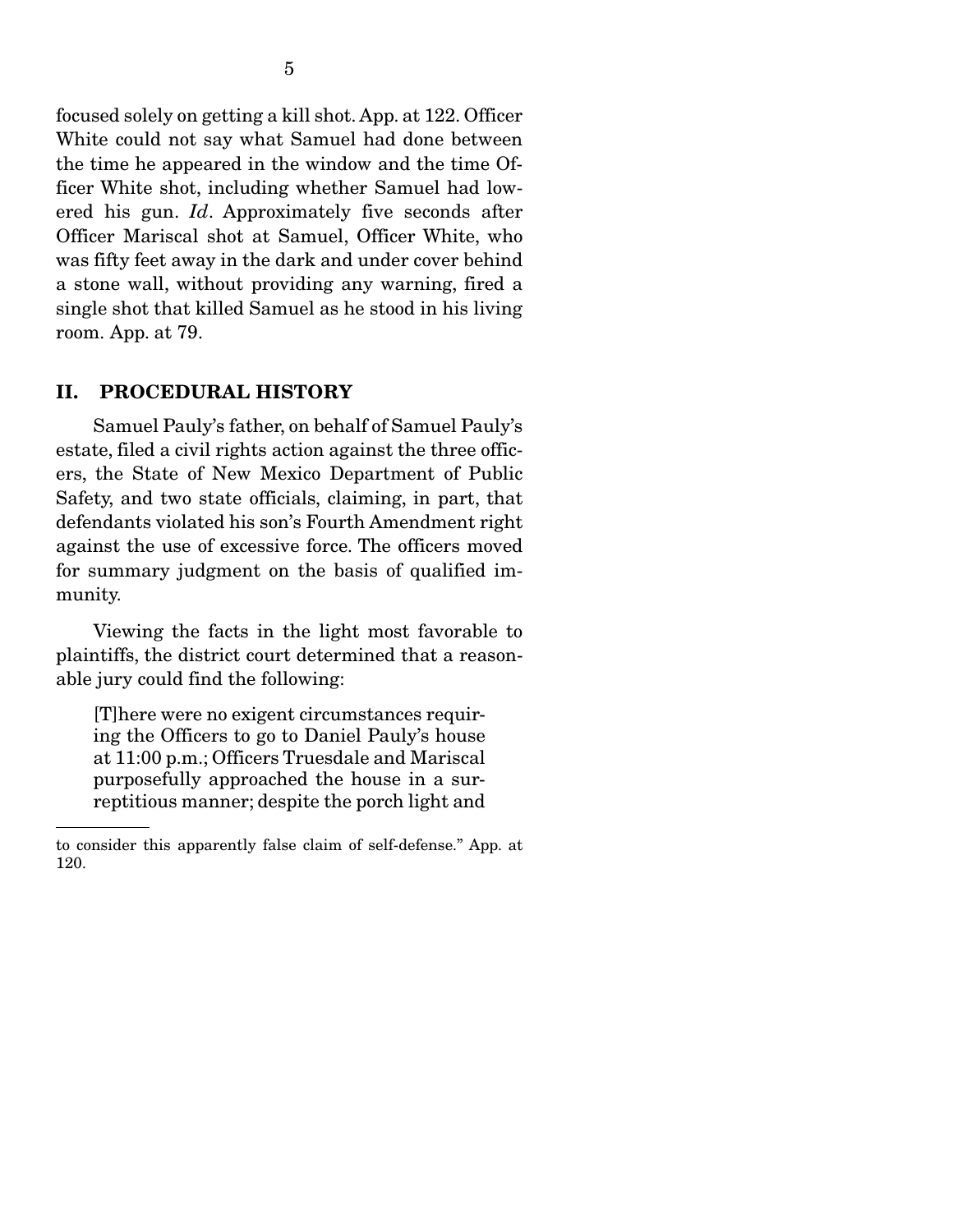light from the house, the rain and darkness made it difficult for the brothers to see who was outside their house; the fact that the brothers' house is located in a rural wooded area would have heightened the brothers' concern about intruders; the Officers provided inadequate police identification by yelling out "State Police" once; the Officers' use of a hostile tone in stating, "we got you surrounded. Come out or we're coming in" was threatening; statements by Officers Truesdale and Mariscal of "open the door" and other statements of "we're coming in" were, likewise, threatening; it would have been reasonable for the Officers to conclude that Daniel Pauly could believe that persons coming up to his house at 11:00 p.m. were connected to the road rage incident which had occurred a couple of hours previously; that under these circumstances, the occupants of the house would feel a need to defend themselves and their property with the possible use of firearms; and the incident occurred in less than five minutes.

#### App. at 84.

 The district court denied Officers Mariscal and Truesdale's motions, finding that a reasonable jury could find that the officers' reckless conduct unreasonably created the dangerous situation leading to Officer White's use of deadly force and that the law was clearly established in the Tenth Circuit "that the requisite causal connection for establishing a Section 1983 violation is satisfied if the defendants set in motion a series of events that the defendants knew or reasonably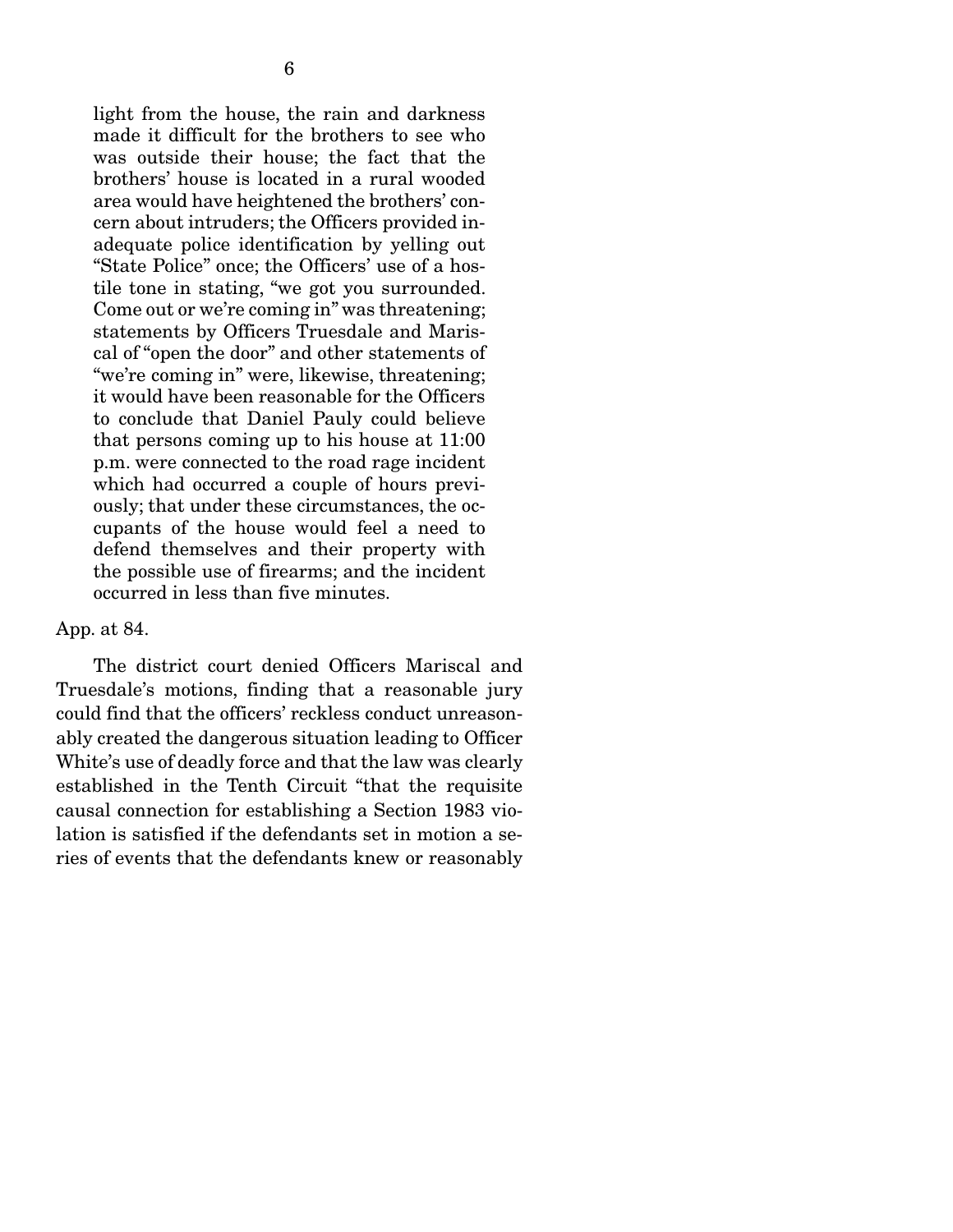should have known would cause others to deprive the plaintiff of his constitutional rights." App. at 109-111 (internal punctuation and citations omitted). The district court found that Officer White was not entitled to qualified immunity because he had knowledge of, and participated in, the reckless conduct that precipitated the need for force and because disputed issues of fact existed regarding whether it was feasible for him to provide a warning prior to firing the fatal shot. App. at 84-87.

 The officers appealed. The Tenth Circuit considered Officers Truesdale and Mariscal's qualified immunity claims jointly. The court found that summary judgment was not appropriate because a reasonable person in the officers' position should have understood that their reckless conduct could cause the Pauly brothers to defend their home and could result in the use of deadly force against Samuel by Officer White and that the violative nature of this conduct was clearly established under Tenth Circuit precedent. App. at 29. The Tenth Circuit's ruling related to Officers Truesdale and Mariscal is not being appealed to this Court.

 The Tenth Circuit analyzed Officer White's conduct, from the perspective of a reasonable officer on the scene, using the three factors articulated in *Graham v. Conner*, 490 U.S. 386 (1999), to balance the nature and quality of the intrusion on the individual's Fourth Amendment interests against the importance of the governmental interests alleged to justify the intrusion, and the four factors listed in *Estate of Larsen ex rel.*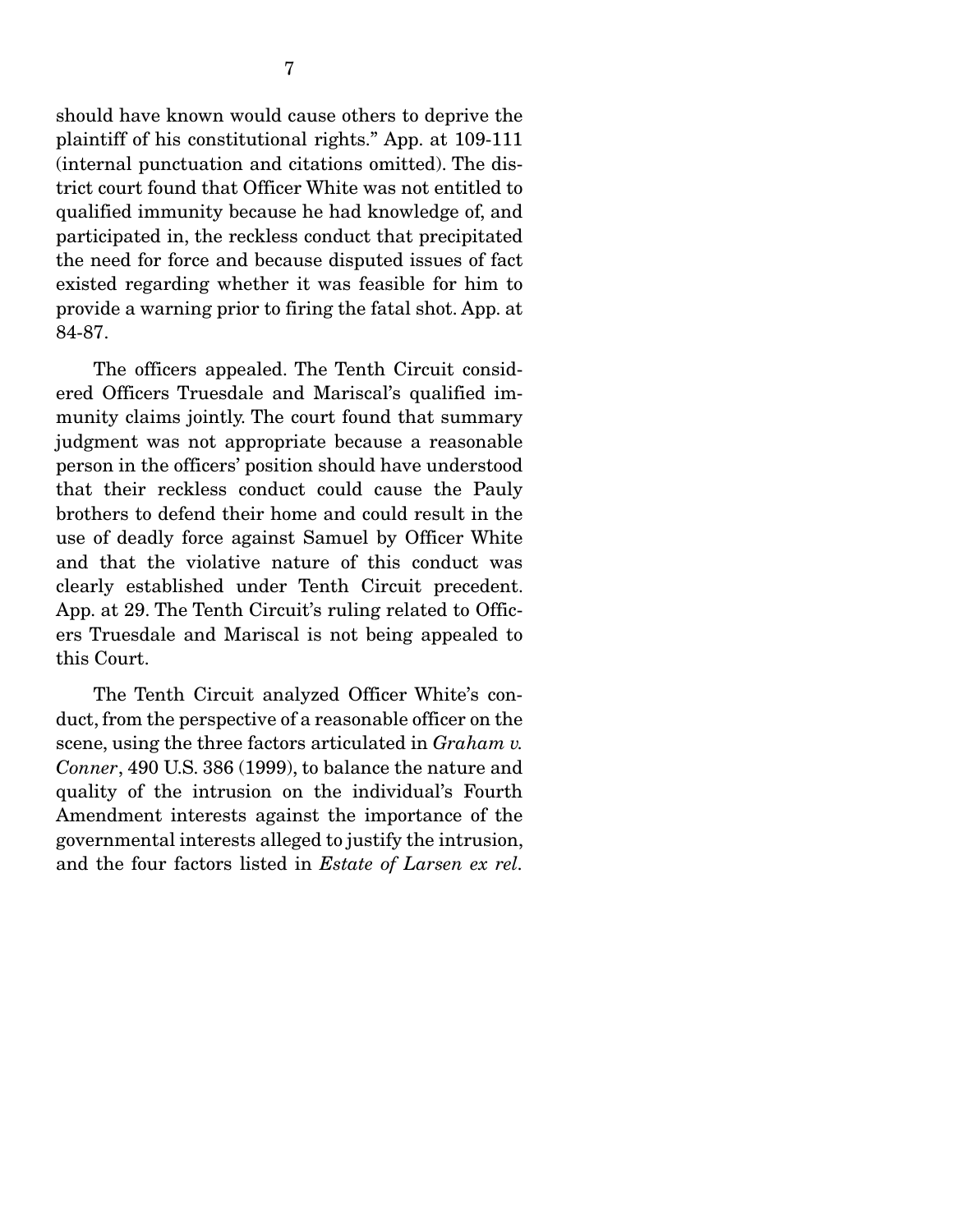*Sturdivan v. Murr*, 511 F.3d 1255 (10th Cir. 2008), to assess the degree of threat the officer faced and whether a warning was feasible prior to using deadly force. App. at 30-41. The Tenth Circuit concluded that "a reasonable officer in Officer White's position would *not* have probable cause to believe there was an *immediate* threat of serious harm to himself or to Officer Mariscal, who was also behind cover, such that he could shoot Samuel Pauly through the window of his home without giving him a warning." App. at 45 (emphasis in original). As a result, a jury could conclude that Officer White's use of deadly force against Samuel was not objectively reasonable and violated the Fourth Amendment. *Id*. The court found that the law establishing this right was clearly established: "[A] reasonable officer in Officer White's position should have understood, based on clearly established law, that (1) he was not entitled to use deadly force unless he was in danger at the exact moment of the threat of force and (2) he was required, under the circumstances here, to warn Mr. Pauly to drop his weapon."2 App. at 48-49.

<sup>&</sup>lt;sup>2</sup> While the decision below is correct based on the facts that the Tenth Circuit considered, other facts found by the district court provide additional grounds for denying qualified immunity. The district court found that Officer White arrived at the scene several minutes before shots were fired while the other officers were threatening to invade the Pauly home, and therefore had knowledge of, and participated in, the reckless conduct that precipitated the need for force. App. at 84-87. The Tenth Circuit, however, incorrectly stated that Officer White "arrived late on the scene and heard only 'We have guns.' " App. at 31. As a result, the Tenth Circuit rejected the district court's determination that Officer White had knowledge of, and participated in, the reckless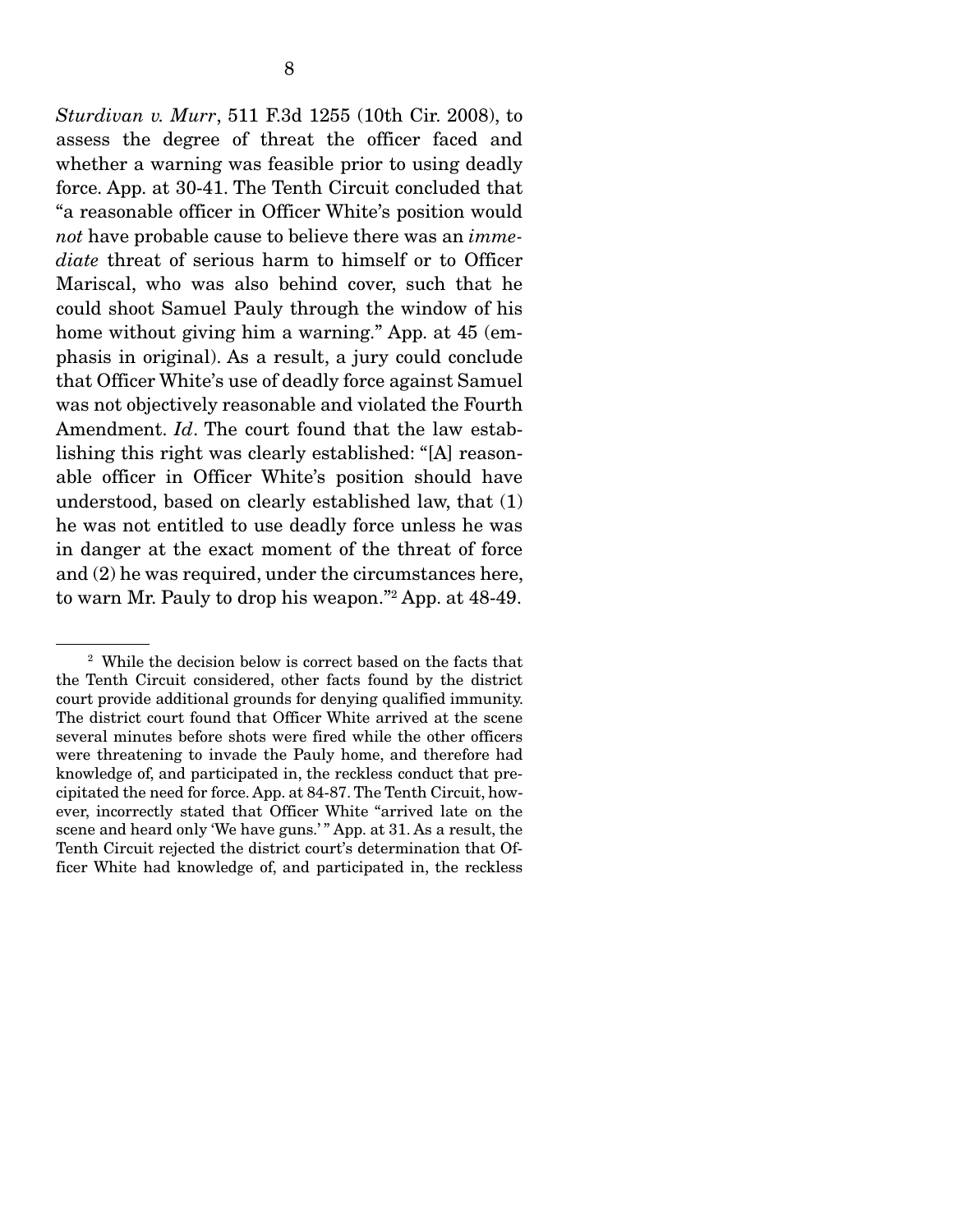The officers sought rehearing and rehearing en banc. Both motions were denied.

--------------------------------- ---------------------------------

#### REASONS FOR DENYING THIS WRIT

 The Tenth Circuit correctly identified and applied this Court's and the Tenth Circuit's well-developed jurisprudence on excessive force cases to the unique facts and circumstances of this case as determined by the district court. The officers' arguments that the Tenth Circuit misapplied the applicable law misstate the facts as found by the district court, misconstrue the Tenth Circuit's analysis, and cite inapposite case law. The Tenth Circuit's opinion is correct, well-reasoned, and consistent with existing precedent. The petition for writ of certiorari should be denied.

### I. THIS CASE IS A POOR CANDIDATE FOR CERTIORARI BECAUSE IT IS TOO EN-TANGLED WITH DISPUTED FACTS TO ALLOW FOR CLEAR RESOLUTION OF ANY LEGAL ISSUES

 The petition is rife with misstated and omitted material facts in what appears to be a deliberate intent

conduct that precipitated the need for force and focused its analysis solely on events that transpired after the brothers said "We have guns." The concurrence in the en banc denial corrected the record, stating that Officer White had been on the scene for several minutes prior to the brothers saying "We have guns." App. at 121. The Tenth Circuit's factual error complicates any review of the legal issues in this case.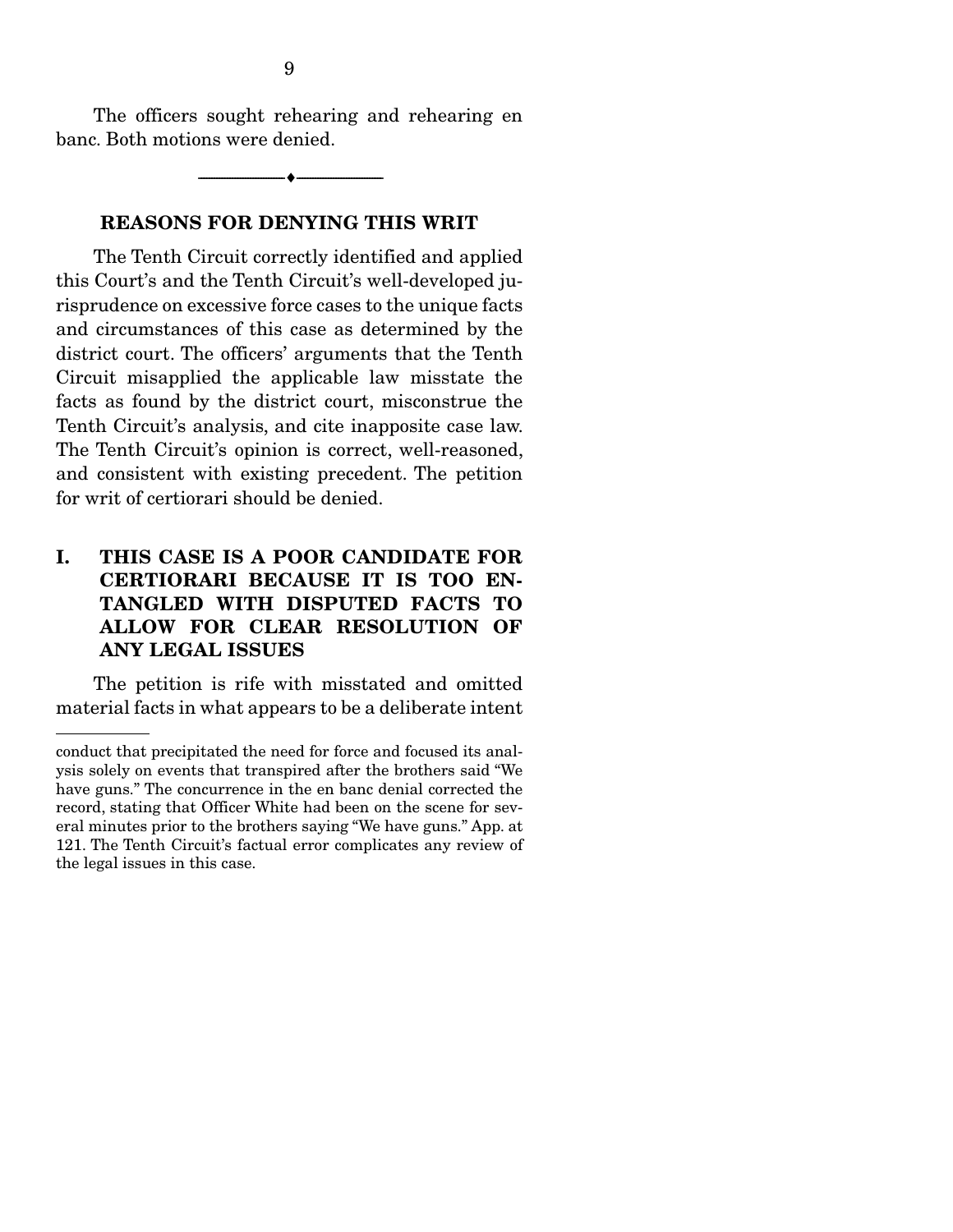to mislead the Court about the facts and circumstances of this case. The officers' failure to state essential facts accurately and clearly is sufficient reason for the Court to deny the petition. *See* Sup. Ct. Rule 14.4 (failure of a petitioner to present with accuracy, brevity, and clarity whatever is essential to ready and adequate understanding of the points requiring consideration is sufficient reason for the Court to deny a petition). At a minimum, the fact that the officers' arguments rely on mischaracterized facts and disputed facts improperly construed in the officers' favor highlights that this case is a poor vehicle for certiorari because the ongoing factual disputes hamper a clear resolution of any legal issues.

 The officers state that "the Paulys noticed the flashlights outside, and called out 'Who are you?' and 'What do you want?' The officers responded, 'open the door, State Police, open the door.' " Pet. at 5. In contrast, what the district court actually found was that when the Pauly brothers saw the flashlights outside their home, "[b]oth brothers then yelled out several times, 'Who are you?' and, 'What do you want?' In response to those inquiries, the brothers heard a laugh and, 'Hey, (expletive), we got you surrounded. Come out or we're coming in.'" App. at 75-76 (citations omitted). The officers' misleading recitation of the facts presents an entirely different picture of the encounter than found by the district court.

 The officers state that "as [Officer White] arrived on scene, someone inside the house shouted 'We have guns.' " Pet. at i. The facts as found by the district court,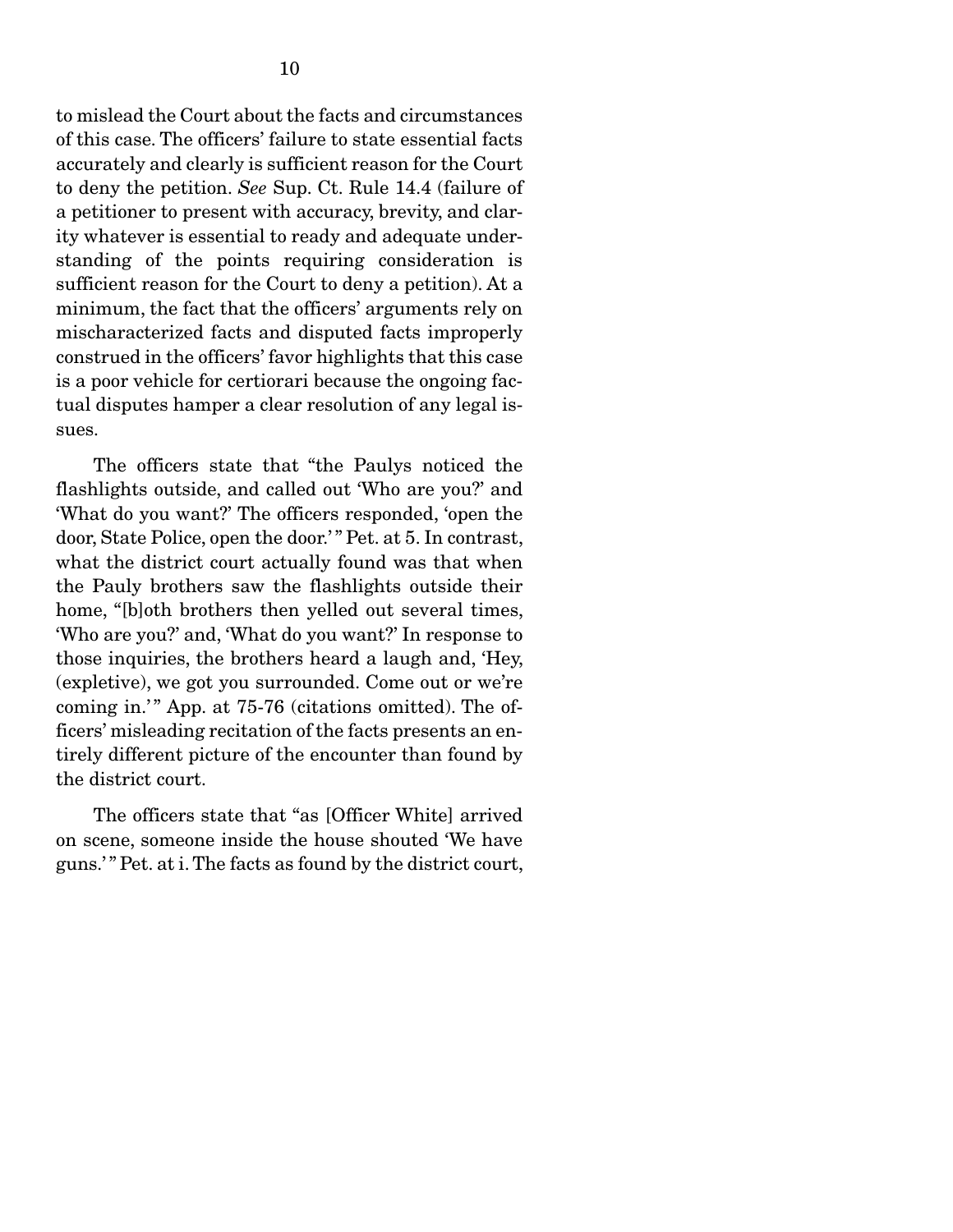however, are that Officer White arrived on the scene several minutes prior to this statement. The district court found that "[w]hile Officers Truesdale and Mariscal were trying to get the brothers to come out of the house and before one of the brothers yelled out, 'We have guns," Officer White arrived at the main residence. App. at 77. The district court did not elaborate on the timing of these events. The police recordings in the record, however, show that Officers Truesdale and Mariscal arrived at the main residence at 11:14 p.m.; Officer White was at the main residence by 11:16 p.m.; and Daniel's shots occurred at 11:19:42. App. at 121; Aplt. App. at 118. Thus, Officer White was on the scene for nearly four of the five minutes the incident lasted. By misrepresenting the facts, the officers attempt to shroud Officer White in ignorance of the events that caused the Pauly brothers to believe that they needed to defend themselves against intruders.

 The officers assert that they made a "clear and unmistakable identification of themselves as 'State Police.'" Pet. at 14. The district court, however, found that despite the fact that the officers claimed they made numerous announcements, the audio of the incident contained only one announcement during the entire encounter. App. at 76. The district court did not find that this one announcement, which occurred after the officers had been lurking outside the house for several minutes, yelling profanities, threatening to invade the home and refusing to identify themselves in response to the Pauly brothers' requests to know who was outside their home, was "clear" or "unmistakable." To the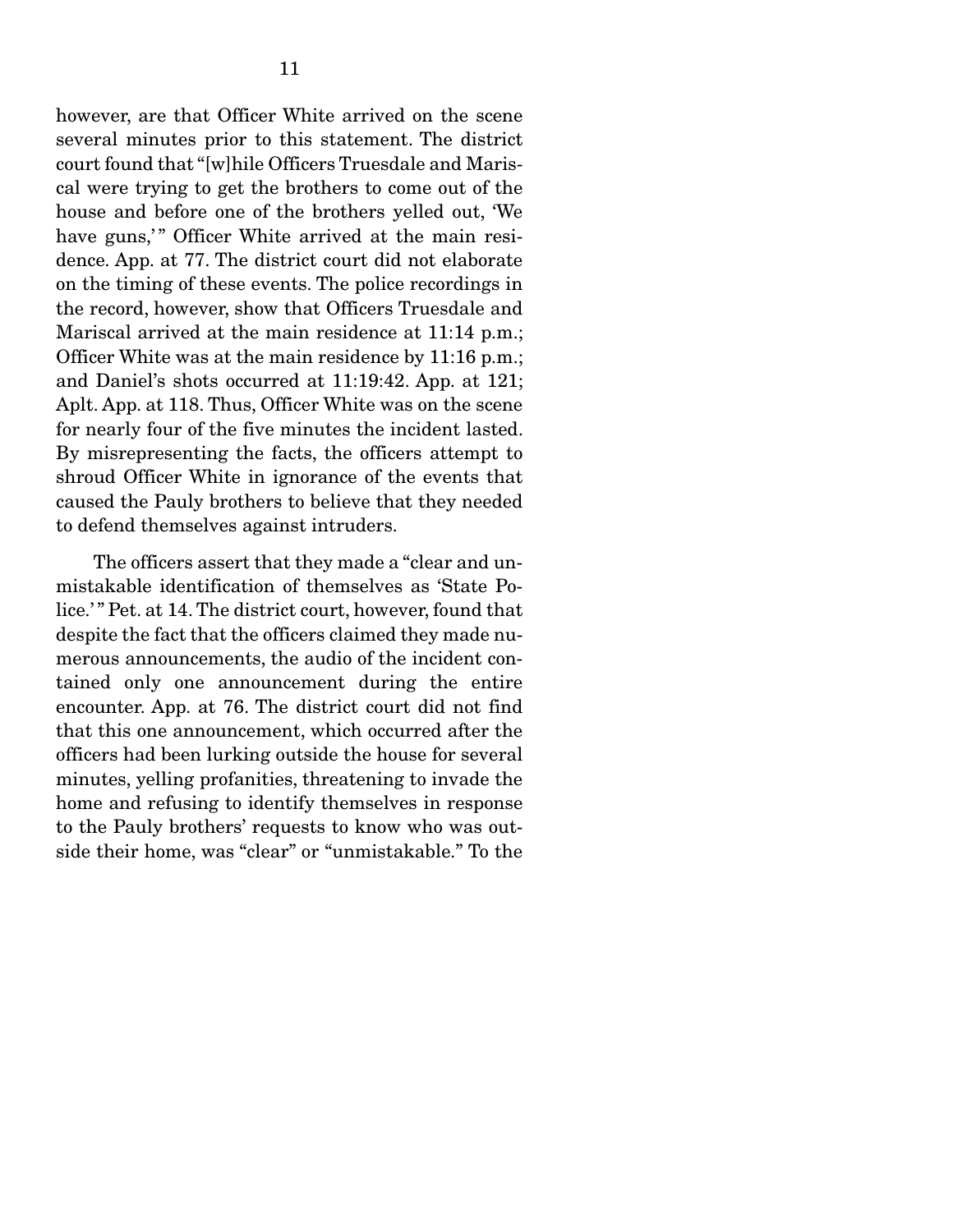contrary, the district court found that a reasonable jury could find that the officers provided inadequate identification. App. at 84.

 The officers argue that their "failure to provide *another* warning to the Pauly brothers prior to defending themselves is insufficient to deny qualified immunity." Pet. at 26 (emphasis added). The district court, however, found that it was undisputed that *no* warning was given. App. at 39. The officers' assertion that the Tenth Circuit required them to provide another warning implies that at least one warning was provided, which is false.

 The officers wholly omit from the petition essential findings by the district court. For example, the officers never state that the district court found that prior to deciding to approach the Pauly home late at night, the officers all agreed that there was not enough evidence or probable cause to arrest Daniel and that no exigent circumstances existed. App. at 73-74. The officers never acknowledge that the district court found that the officers made threatening and profane statements in a hostile tone that they were going to invade the Pauly home. App. at 84. The officers never state that the Pauly brothers yelled "We have guns" in response to the officers' threats that an invasion of the Pauly home was imminent. App. at 76.

 In addition to materially misstating and omitting key facts found by the district court, the officers improperly construe disputed facts in their favor rather than accepting the facts as found by the district court.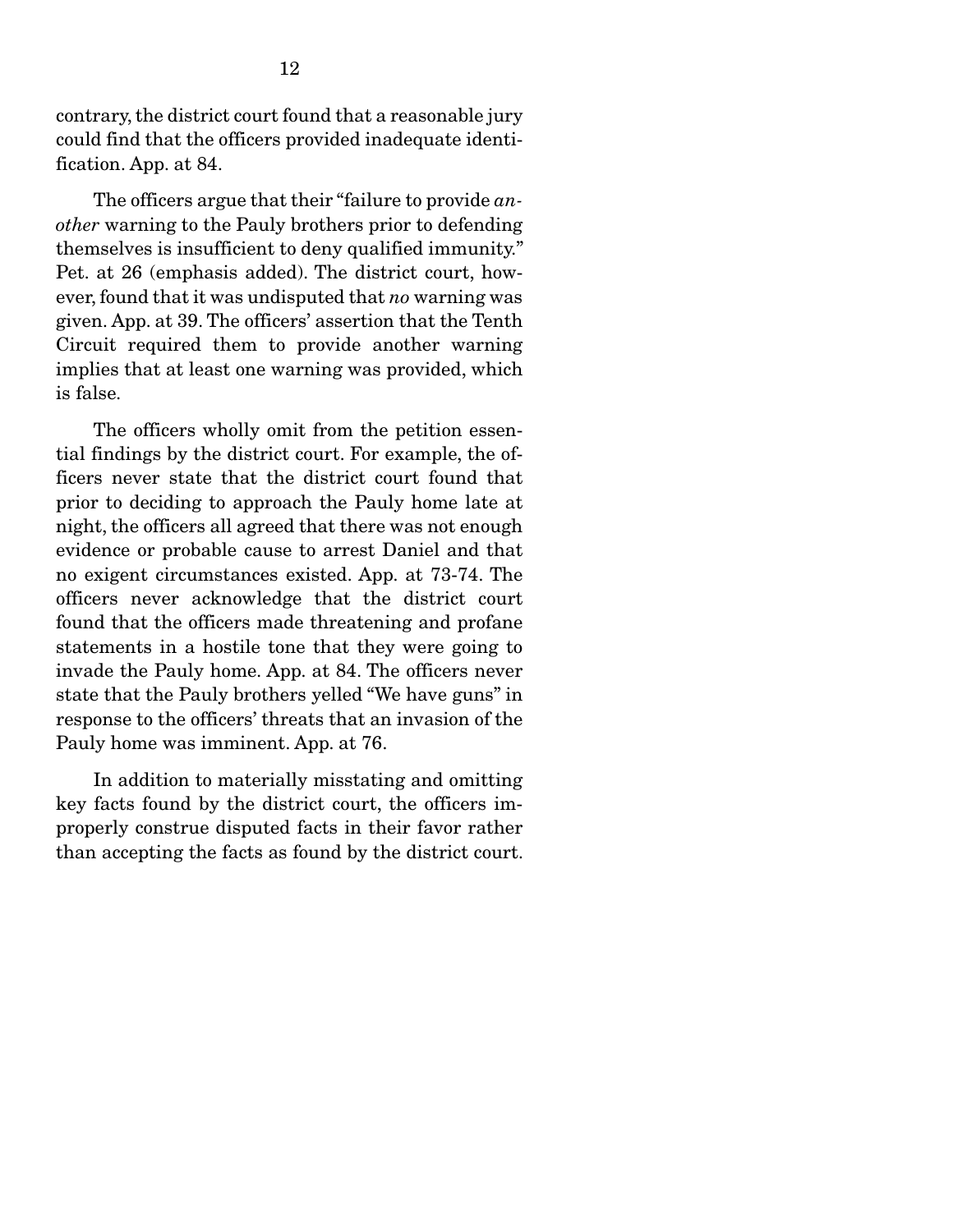On review of a district court's denial of a claim of qualified immunity, the appellate court must accept the district court's conclusions that a reasonable jury could find certain specified facts in favor of the plaintiff. *Johnson v. Jones*, 515 U.S. 304, 319 (1995) (requiring the courts of appeals to "simply take, as given, the facts that the district court assumed when it denied summary judgment" when a defendant challenges the "purely legal" clearly-established-law prong).

 The district court found that after hearing " 'We have guns,' Officer White took cover behind a stone wall located 50 feet from the front house." App. at 77. The officers urge the Court to reconstrue this disputed fact in their favor, arguing that Officer White was not really under cover because his head and arms were necessarily exposed in order to shoot Samuel. Pet. at 6. The district court, however, found that Officer White was under cover and this fact must be accepted on an interlocutory appeal of qualified immunity.

 The officers contend that it would not have been apparent to Officer White that the Pauly brothers might believe the officers were intruders because the officers were in uniform. Pet. at 22. The district court, however, found that it should be apparent to a reasonable officer that the rain, darkness, and ambient lighting conditions would make it difficult for the persons inside the home to see who was outside. App. at 84. The officers must accept the facts as found by the district court.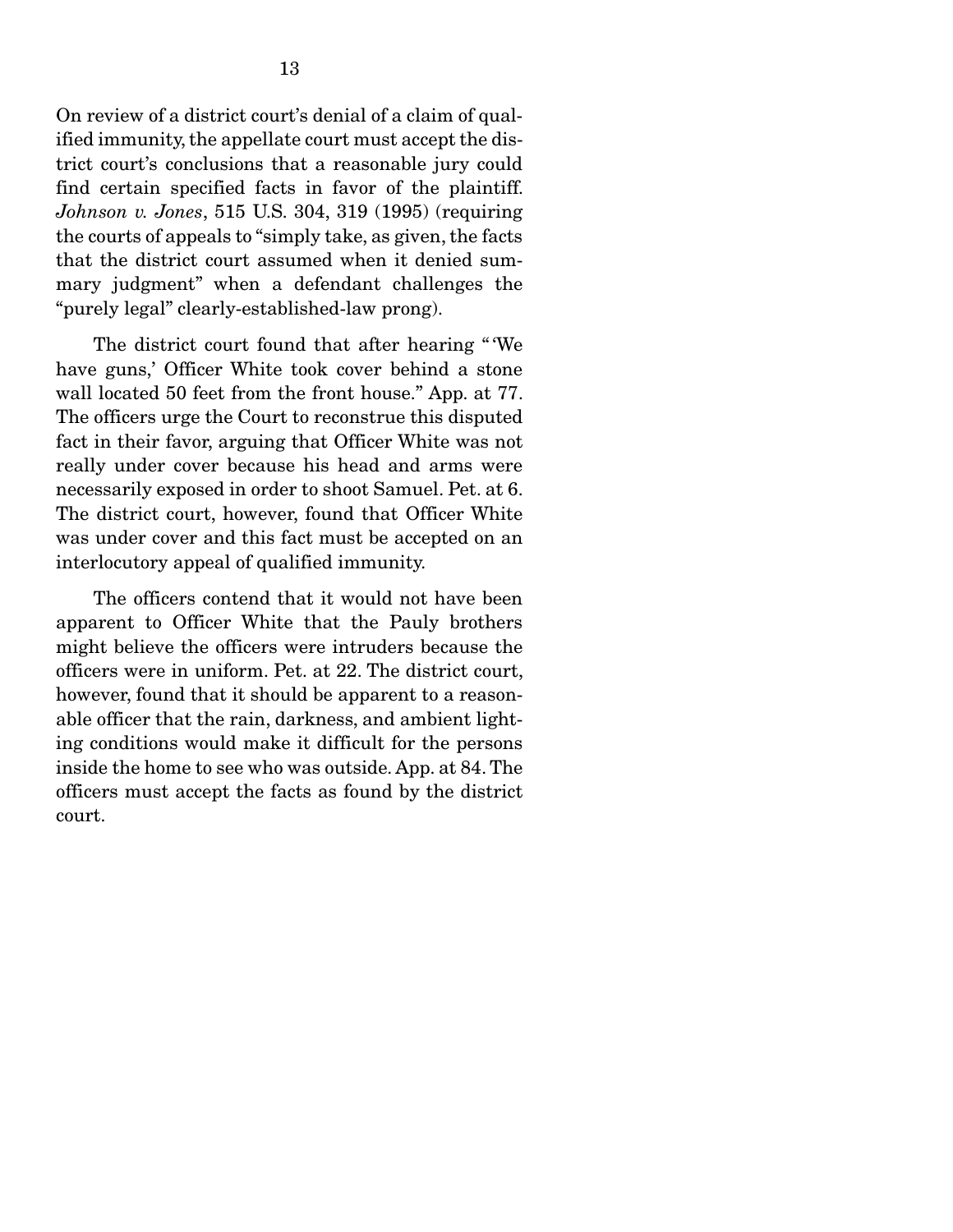The officers' inaccurate, incomplete, and misleading statements of material facts throughout their petition make it impossible to evaluate the arguments as presented. Neither the Court nor respondents should be required to correct the factual assertions in a petition and then attempt to address the arguments as if properly based on the facts as found by the district court. Under these circumstances, the Court should deny the petition pursuant to Rule 14.4. Furthermore, the officers' invitation to this Court to ignore facts found by the district court and to resolve disputed facts in their favor is especially inappropriate in an interlocutory appeal of a non-final order regarding qualified immunity. Such an interlocutory appeal is permissible only when it raises purely legal questions, not when it is bound up with factual determinations. *Johnson*, 515 U.S. at 319.

### II. THIS CASE DOES NOT RAISE THE FIRST QUESTION PRESENTED BECAUSE THE TENTH CIRCUIT ASSESSED THE USE OF FORCE FROM THE PERSPECTIVE OF A REASONABLE OFFICER

 In their first question presented, the officers assert that the Tenth Circuit erred by "considering the validity of the use of force from the perspective of the suspects rather than from the perspective of a reasonable police officer on the scene." Pet. at i. The Tenth Circuit, however, correctly assessed the use of force from the perspective of a reasonable officer on the scene. In fact, the Tenth Circuit began its analysis by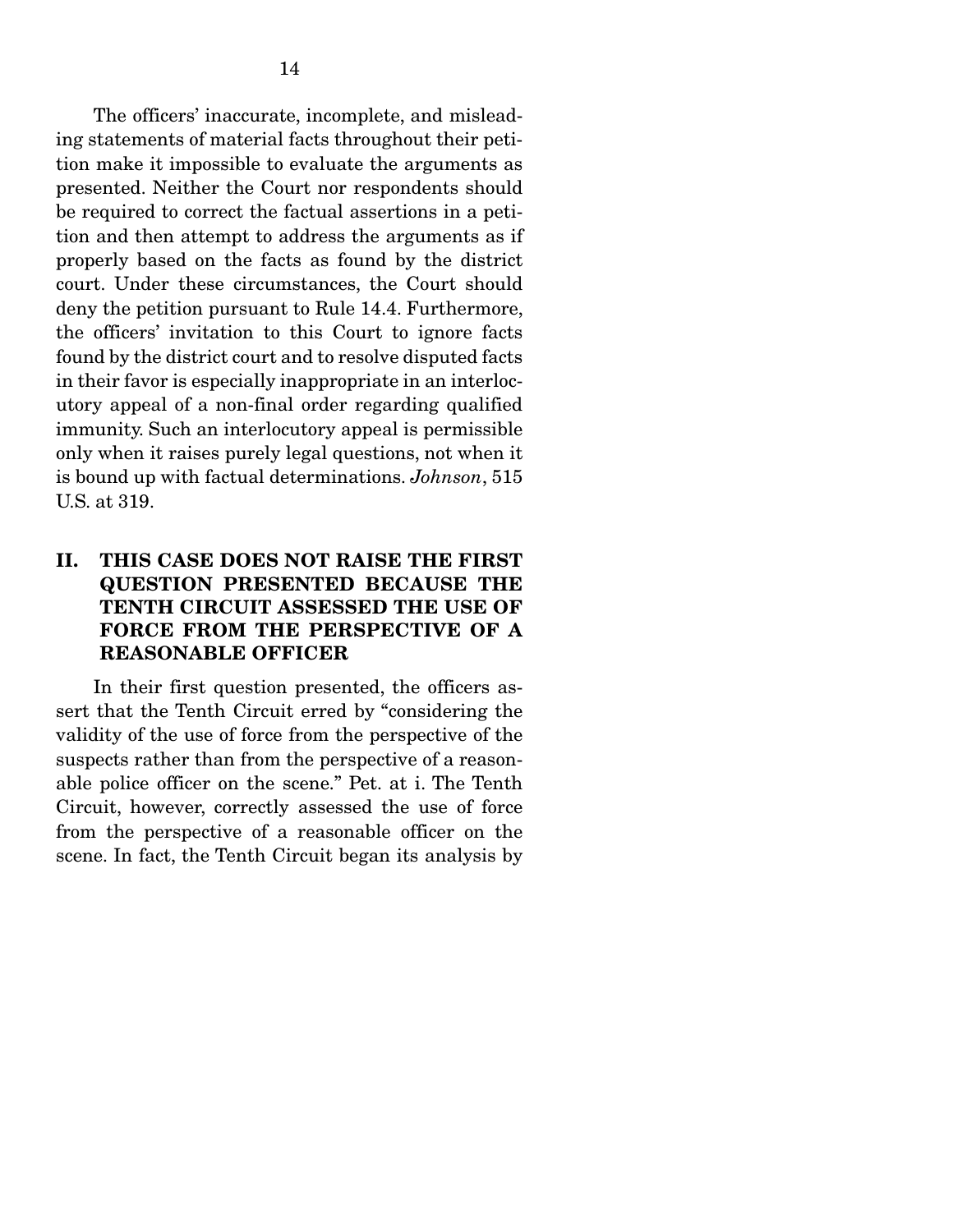stating that Fourth Amendment excessive force claims are reviewed "under a standard of objective reasonableness, judged from the perspective of a reasonable officer on the scene." App. at 15 (citations omitted). Numerous times in its analysis, the court reiterated that it was considering the excessive force claim from the perspective of a reasonable officer on the scene. App. at 15 (court must determine "whether the officers' actions are objectively reasonable in light of the facts and circumstances confronting them") (quotations and citations omitted); App. at 29 ("Officer White's use of deadly force must be judged from the perspective of a reasonable officer on the scene") (quotations and citations omitted); App. at 30 (our analysis focuses "on the reasonableness of [Officer White's] own conduct"); App. at 31 (ultimate determination is "whether from the perspective of a reasonable officer on the scene, the totality of the circumstances justified the use of force") (citations omitted); App. at 39 (reasonableness of use of force "must be judged from the perspective of a reasonable officer on the scene") (citation omitted). Ultimately, the Tenth Circuit concluded that a jury could find that "a reasonable officer in Officer White's position would *not* have probable cause to believe there was an *immediate* threat of serious harm to himself or to Officer Mariscal, who was also behind cover, such that he could shoot Samuel Pauly through the window of his home without giving him a warning." App. at 45 (emphasis in original).

 The officers assert that the Tenth Circuit refers to Daniel's shotgun blasts as "warning shots" when this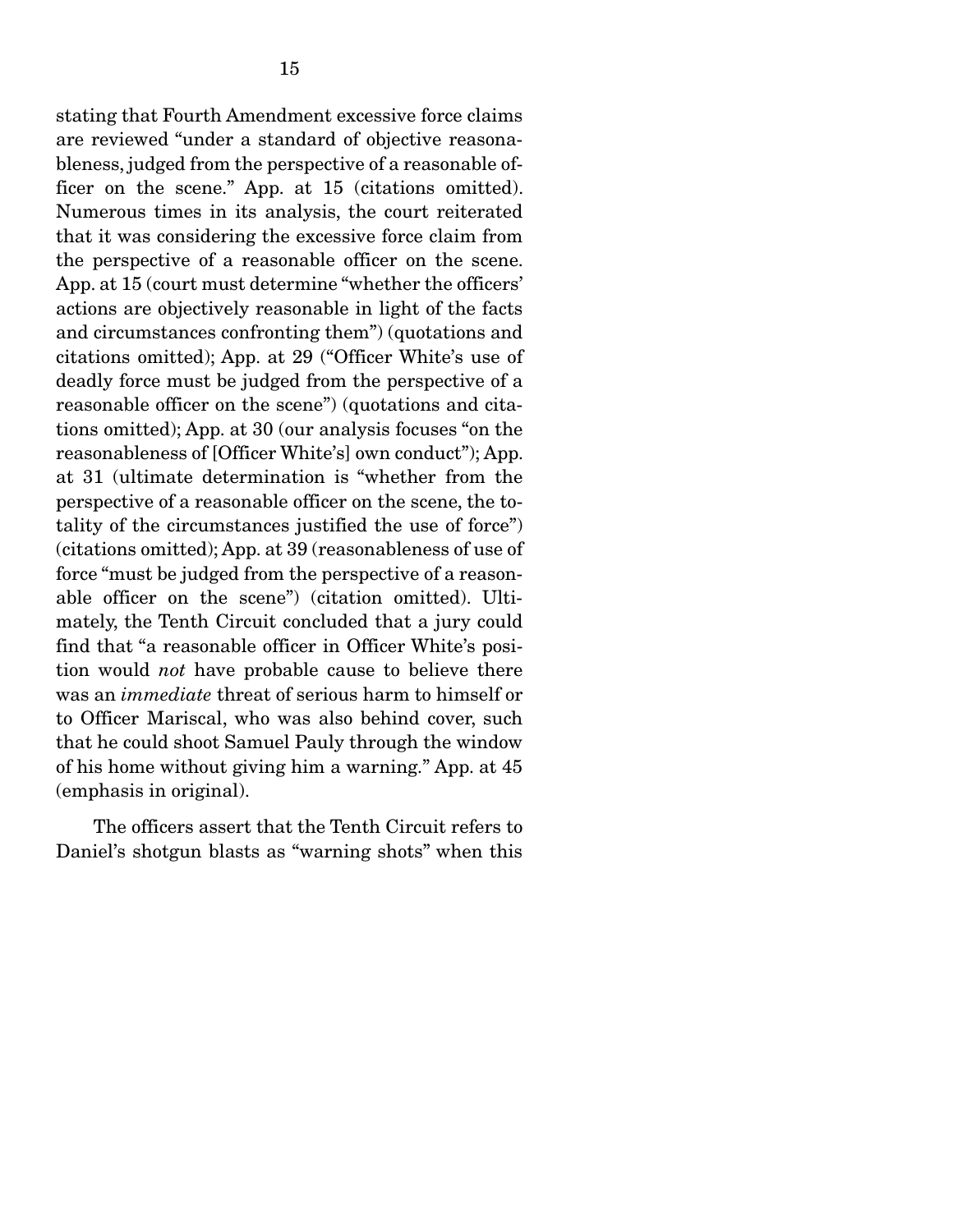fact would not have been apparent to Officer White.<sup>3</sup> Pet. at 5. The district court found that Daniel "fired two warning shots up into a tree." App. at 78. The Tenth Circuit acknowledged this factual finding in the background section of its decision, stating that Daniel "fired two warning shots." App. at 8. Contrary to the officers' assertion, however, the Tenth Circuit did not find that a reasonable officer in Officer White's position would have known that these were warning shots. In discussing the warning shots in its analysis of the reasonableness of Officer White's conduct, the Tenth Circuit referred to them simply as shots.<sup>4</sup> App. at 33-34.

 The officers assert that the Tenth Circuit improperly focused on whether the Pauly brothers could hear

4 In its analysis of clearly established law, the Tenth Circuit refers to these shots as "protective shots." App. at 48. This characterization does not appear to have been of any significance to the analysis.

<sup>&</sup>lt;sup>3</sup> The Tenth Circuit held that it was "a fact question for the jury as to whether it was objectively reasonable for Officer White to immediately assume that one of his fellow officers was shot after hearing two shots from the back of the house but nothing more to indicate that anyone had been hit." App. at 34. The officers assert, based on this finding, that the Tenth Circuit "appears to read into this Court's existing case law the requirement that police officers must witness or perceive that someone . . . was actually hit by the suspect's shot, not just that they were shot at." Pet. at 15. This argument is wholly unrelated to the question presented. Further, the officers incorrectly state the facts of this case. Officer White knew only that shots had been fired. He did not know if the shots had been directed at anyone. Finally, the Tenth Circuit's holding that whether Officer White's assumption was objectively reasonable is a fact question does not suggest that it imposed any requirement that an officer witness someone being shot.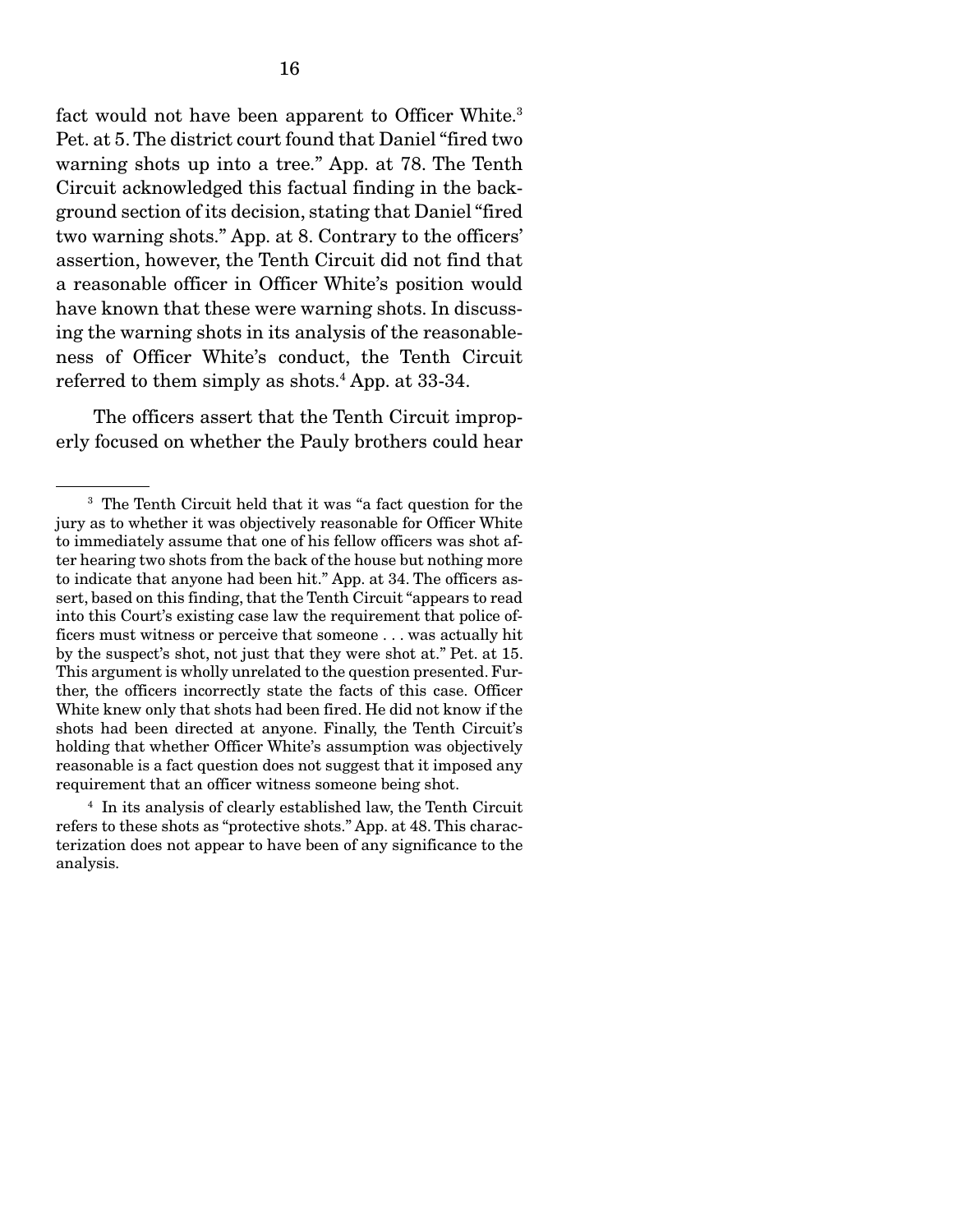the officers identify themselves as State Police officers; whether the Pauly brothers could see the officers, considering the ambient light and other light sources; and the Pauly brothers' fear that the officers were assailants. Pet. at 14. The Tenth Circuit, however, did not mention any of these facts in its analysis of Officer White's conduct.

 To the extent the Tenth Circuit discussed what the Pauly brothers may have perceived, it was in service of determining what a reasonable officer would have known and done under the circumstances. The Tenth Circuit determined that a reasonable officer on the scene would take into account the known circumstances surrounding the encounter, including that the Pauly brothers may not have known it was officers outside their home when the officers approached the home after 11:00 p.m. on a dark and rainy night while intentionally concealing their identities, did not adequately identify themselves, and yelled hostile and profane threats that an invasion of the Pauly home was imminent. This is not viewing the facts from the perspective of the victim; rather it is part of the existing requirement that the court consider excessive force claims from the perspective of a reasonable officer on the scene, including the facts and circumstances known to the officer. *See, e.g.*, *Graham*, 490 U.S. at 396; *Scott v. United States*, 436 U.S. 128, 137 (1978) (court must assess reasonableness of officer's actions "in light of the facts and circumstances then known to him").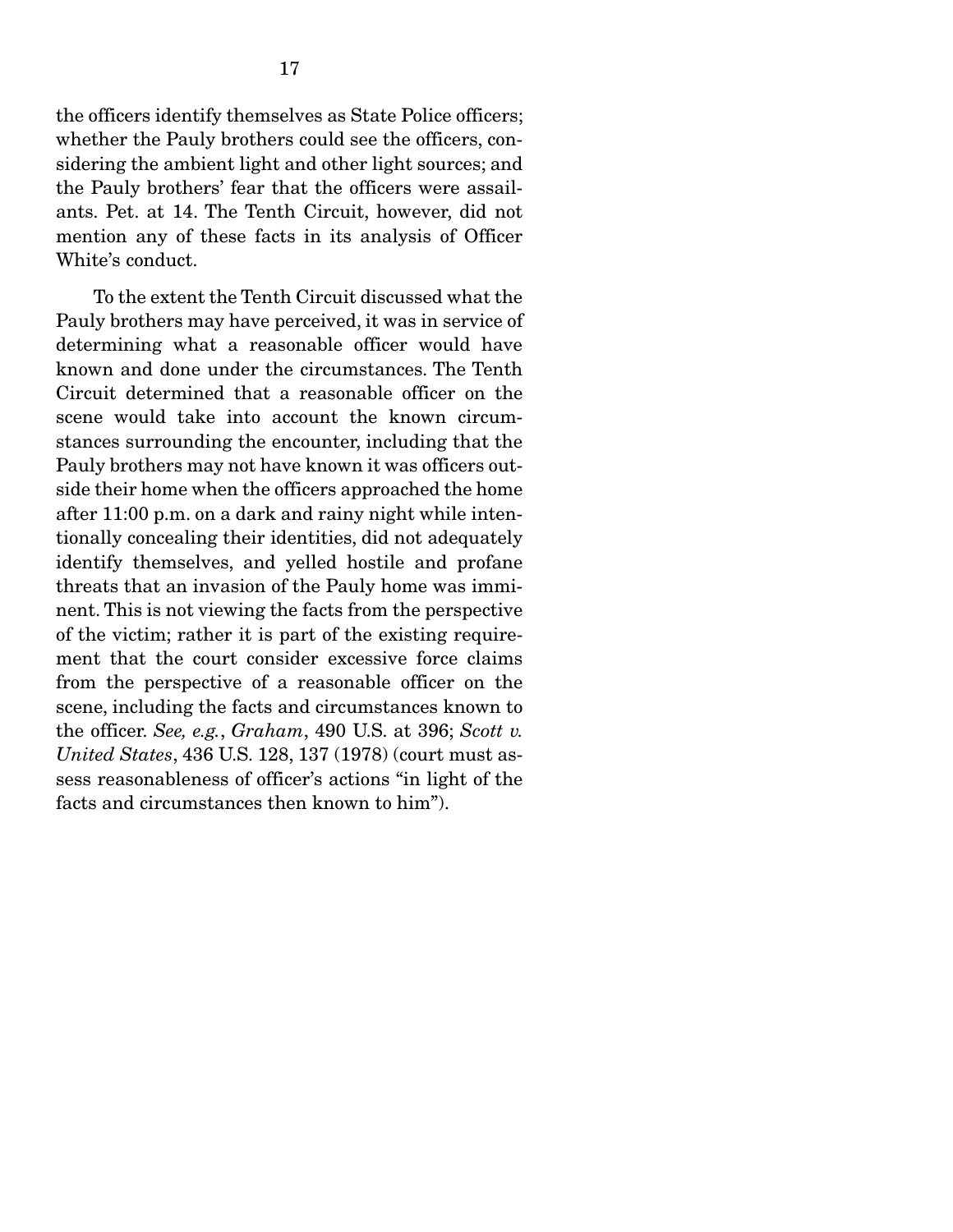The Tenth Circuit correctly assessed Officer White's use of force from the perspective of a reasonable officer on the scene, including the facts and circumstances known to the officer. The officers' first question presented is not presented at all.

- III. THE TENTH CIRCUIT'S DECISION IS CORRECT, WELL-REASONED, AND DOES NOT CONFLICT WITH DECISIONS OF OTHER CIRCUITS
	- A. THE TENTH CIRCUIT CORRECTLY FOLLOWED THIS COURT'S PRECE-DENTS IN DETERMINING THAT OF-FICER WHITE USED EXCESSIVE FORCE

 The officers do not dispute that the Tenth Circuit correctly identified the Supreme Court and Tenth Circuit law that applied to its analysis of the reasonableness of Officer White's conduct. The Tenth Circuit cited to *Graham* for the principle that excessive force claims are evaluated "under a standard of objective reasonableness, judged from the perspective of a reasonable officer on the scene." App. at 15. The court set forth the *Graham* factors, stating that the proper application of the objective reasonableness test requires "careful attention to the facts and circumstances of each particular case, including the severity of the crime at issue, whether the suspect poses an immediate threat to the safety of the officers or others, and whether he is actively resisting arrest or attempting to evade arrest by flight." App. at 16 (citing *Graham*, 490 U.S. at 396).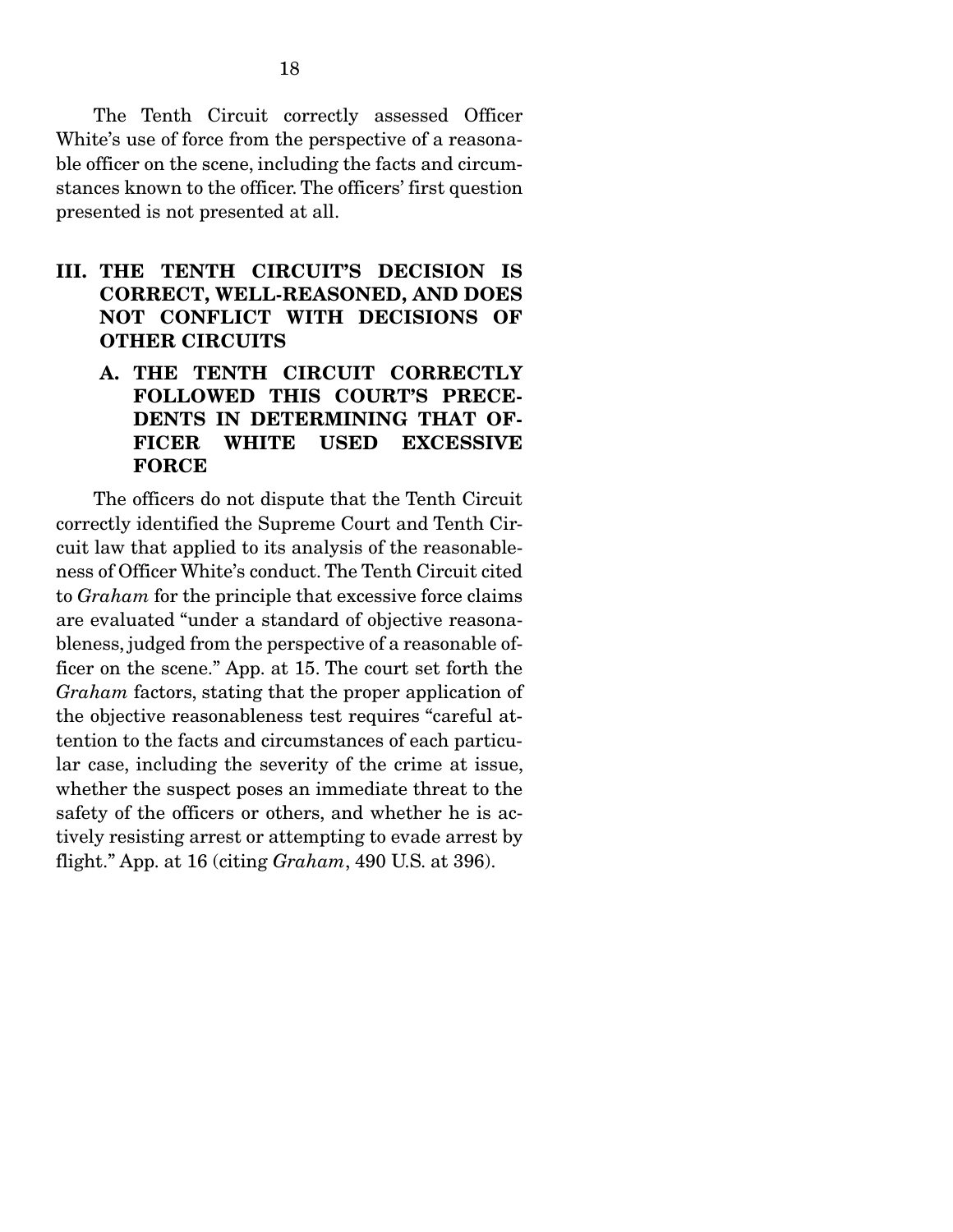The Tenth Circuit correctly stated that the Fourth Amendment permits an officer to use deadly force only if there is "probable cause to believe that there is a threat of serious physical harm to the officer or to others." App. at 30 (punctuation and citations omitted). The court then set forth the test applied by the Tenth Circuit to assess the degree of threat the officer faces by considering a number of non-exclusive factors that include "(1) whether the officers ordered the suspect to drop his weapon, and the suspect's compliance with police commands; (2) whether any hostile motions were made with the weapon towards the officers; (3) the distance separating the officers and the suspect; and (4) the manifest intentions of the suspect." App. at 30 (citing *Estate of Larsen*, 511 F.3d at 1260). The court emphasized that these factors are "only aids in making the ultimate determination" of "whether from the perspective of a reasonable officer on the scene, the totality of the circumstances justified the use of force" and the primary focus of the court's inquiry "remains on whether the officer was in danger at the exact moment of the threat of force." App. at 31 (citations omitted).

 Having correctly set forth the applicable law, the court then analyzed Officer White's conduct, from the perspective of a reasonable officer on the scene, using the three factors articulated in *Graham* to balance the nature and quality of the intrusion on the individual's Fourth Amendment interests against the importance of the governmental interests alleged to justify the intrusion, and the four factors listed in *Estate of Larsen* to assess the degree of threat the officer faced and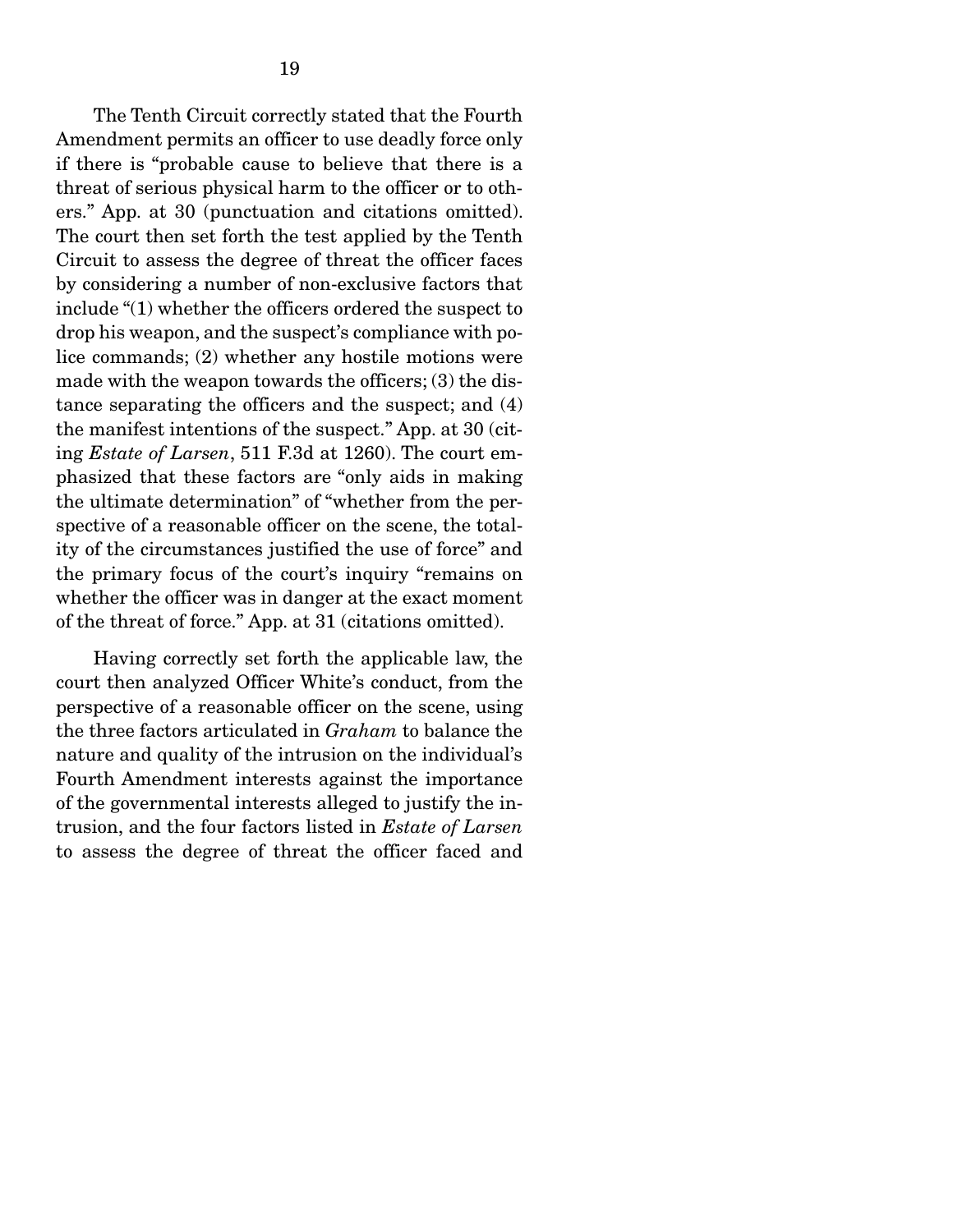whether it was feasible to provide a warning. App. at 31-32. The court found that the first *Graham* factor, the severity of the crime at issue, weighed in favor of plaintiffs because Officer White knew prior to arriving at the Pauly home that it was unclear what, if any, crime had been committed during the road incident, that no exigent circumstances existed, and that there was insufficient evidence or probable cause to make an arrest. App. at 32.

 The Tenth Circuit found that the second *Graham* factor, whether the suspect posed an immediate threat to the safety of the officers or others, also weighed in favor of plaintiffs. The court held that "because Officers White and Mariscal were behind cover some distance away in the dark before Samuel even opened the window and there is a fact issue as to whether Samuel fired his weapon, for purpose of analysis on summary judgment Samuel Pauly did not pose an *immediate* threat to the safety of the officers or others." App. at 33 (emphasis in original).

 The Tenth Circuit found that the third *Graham* factor, whether the officer reasonably believed the suspect was actively resisting arrest or attempting to evade arrest by flight, weighed in favor of plaintiffs because Officer White knew that no exigent circumstances existed and that the officers did not have enough evidence or probable cause to make an arrest. App. at 35. Since the officers had not gone to the Pauly home to make an arrest, the brothers could not have been attempting to evade arrest by flight. *Id*.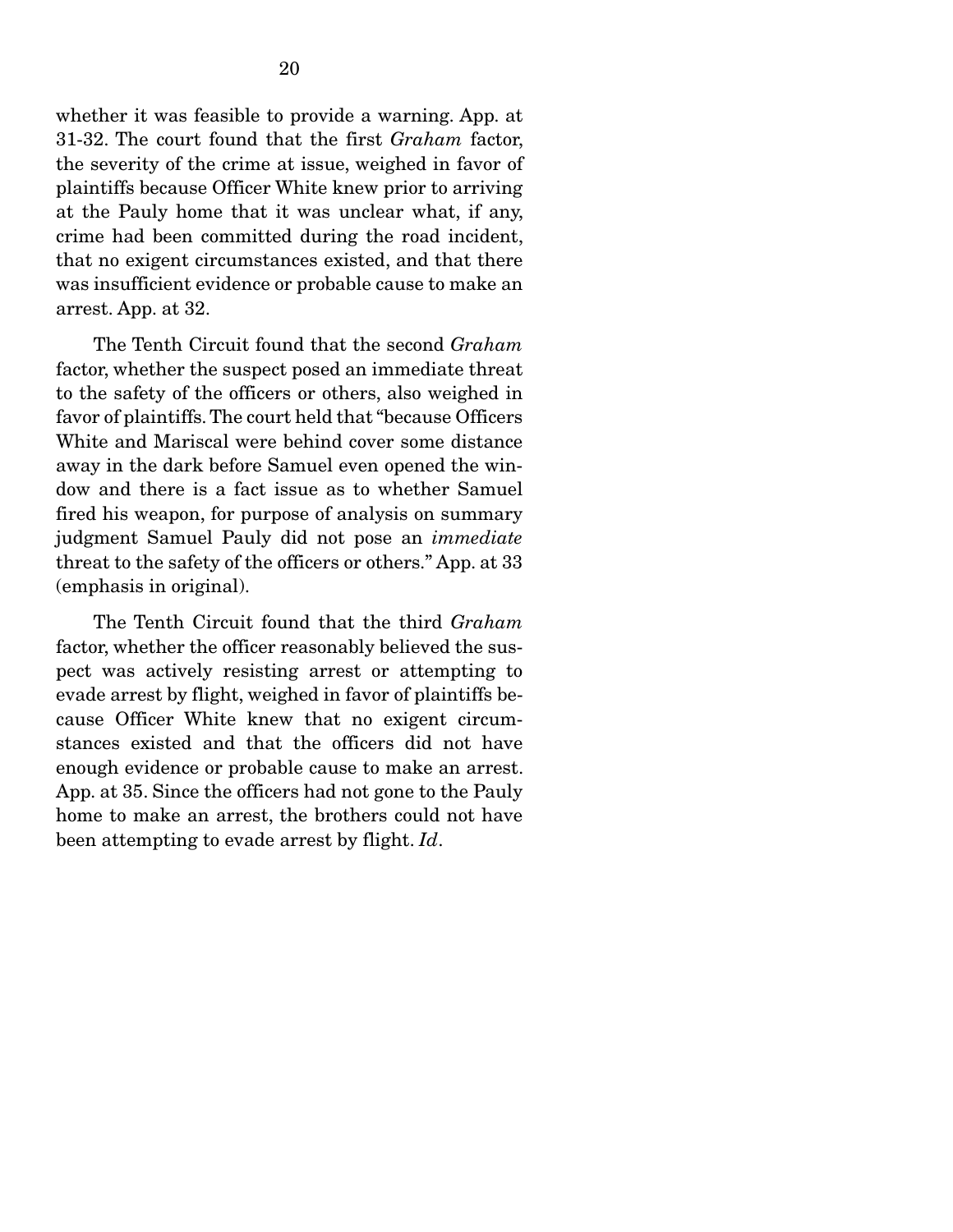The officers do not directly contest the Tenth Circuit's findings on any of the *Graham* factors.

 The Tenth Circuit then turned to the four factors set out in *Estate of Larsen* to assess the degree of threat Officer White faced. The court found that the first and third factors supported plaintiffs, the second factor weighed in favor of Officer White, and the fourth factor was "somewhat neutral." App. at 35-36. The officers challenge the Tenth Circuit's analysis of the third and fourth factors.

 The Tenth Circuit found that the third factor, the distance separating the officers and the suspect, supported plaintiffs because Officer White was at least fifty feet away in the dark and behind cover of a stone wall when he fired the fatal shot. App. at 36. The officers challenge the relevance of the distance of fifty feet when a suspect has a gun. Pet. at 25. This argument is not related to the question presented – whether the court analyzed Officer White's use of force from the perspective of a reasonable officer on the scene. Nonetheless, the Tenth Circuit did not just consider the distance between Samuel and Officer White; rather, it considered the fact that Officer White was behind cover of a stone wall, obscured by the rain and the dark, at least fifty feet away before Samuel even appeared with a weapon. The Tenth Circuit appropriately determined that an officer fifty feet away behind cover of a stone wall and obscured by rain and the dark is not facing the same degree of threat as an unprotected officer fifty feet away.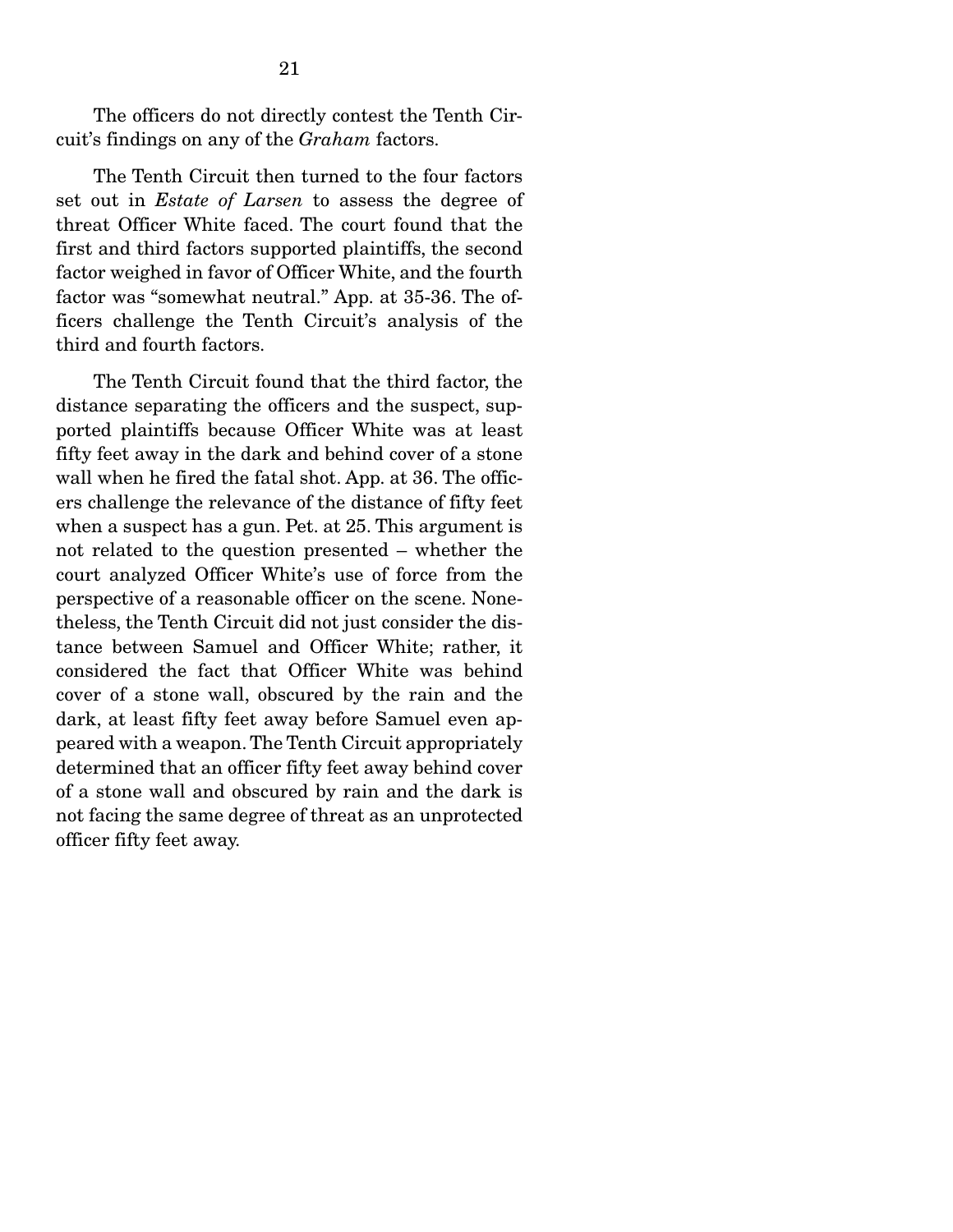The officers argue that, when viewed from the perspective of an objectively reasonable officer, the fourth factor, the manifest intentions of Samuel, were "plainly hostile" and not "somewhat neutral." Pet. at 23. At first glance, a suspect sticking a gun out of a window in the general direction of an officer would appear to manifest hostile intentions. The entirety of the circumstances known to Officer White, however, caused the court to find that from Officer White's perspective, the manifest intentions of Samuel were unclear.

 At the time Officer White approached the Pauly home, he knew 1) there had been a prior road incident; 2) there were no exigent circumstances requiring officers to go to the Pauly home at 11:00 p.m. and no probable cause for arrest; 3) the police cars were not visible from the Pauly home; 4) the Pauly home was in a rural, wooded location; 5) he had approached the home in the dark, using his flashlight intermittently, and the other officers were standing in the dark outside the home; 6) the rain, darkness and ambient lighting conditions made it difficult for the persons inside the home to see who was outside; and 7) he had not identified himself.<sup>5</sup> Based on the facts known to Officer White, the Tenth Circuit found that a reasonable officer would conclude that Daniel could believe that persons coming up to his house at 11:00 p.m. were connected to the road rage incident that had occurred a couple of hours previously

<sup>&</sup>lt;sup>5</sup> Other facts found by the district court, including that Officer White was on the scene when coercive threats to invade the home were made, provide additional support for the Tenth Circuit's determination.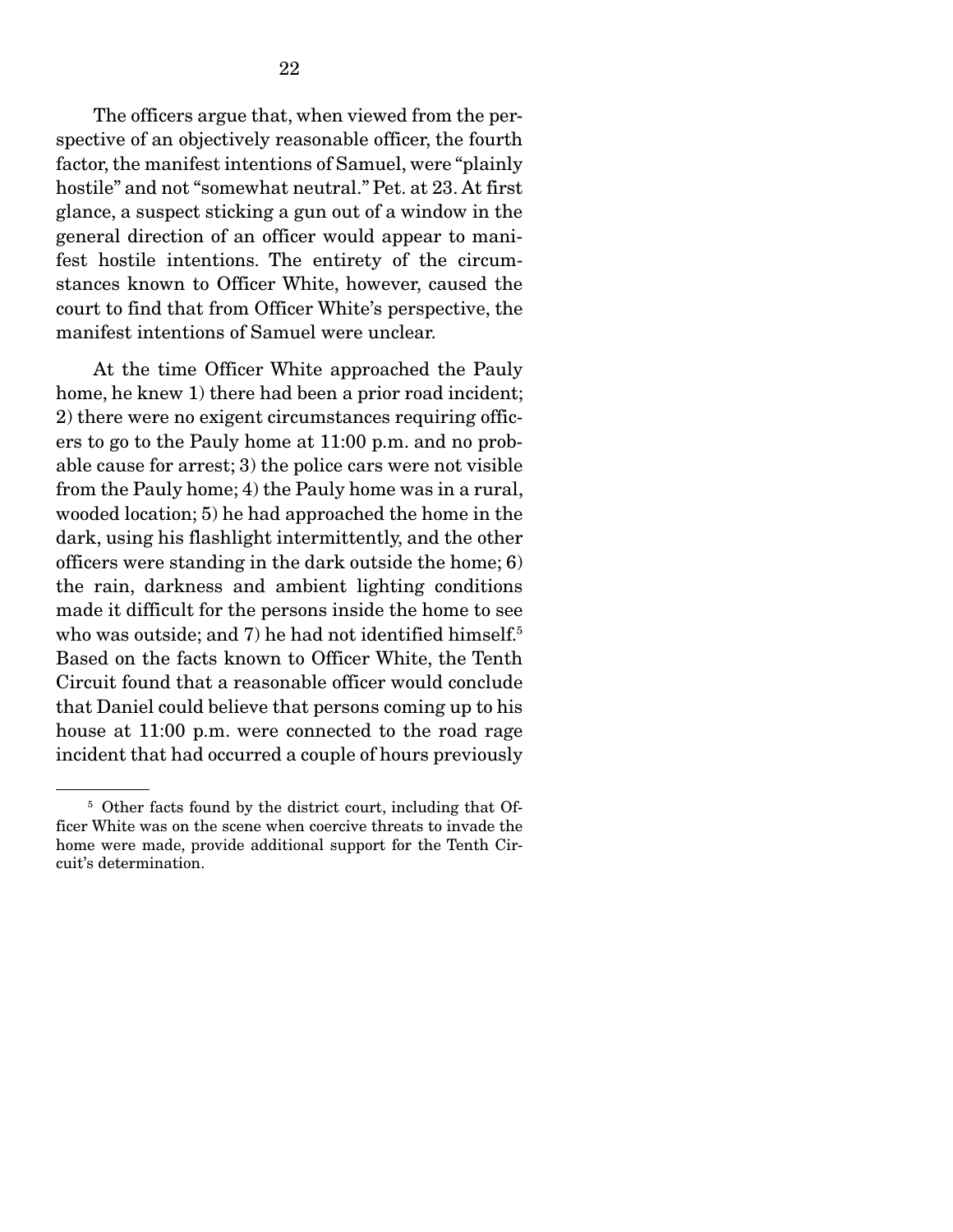and that under these circumstances, the occupants of the house would feel a need to defend themselves and their property with the possible use of firearms as permitted under clearly established Supreme Court and New Mexico law. *See D.C. v. Heller*, 554 U.S. 570, 635 (2008) (the Second Amendment "elevates above all other interests the right of law-abiding, responsible citizens to use arms in defense of hearth and home"); *State v. Boyett*, 185 P.3d 355, 358-59 (N.M. 2008) (defense of habitation has long been recognized in New Mexico and applies when an intruder is outside the home but endeavoring to enter it).

 Given Officer White's knowledge of the circumstances that preceded Samuel pointing a gun out a window, the finding that "from Officer White's perspective, the manifest intention of Samuel Pauly was unclear" and, therefore, the fourth *Larsen* factor was "somewhat neutral" is correctly made from the perspective of a reasonable officer on the scene and supported by the facts as found by the district court.

 Since it was undisputed that neither Officer White nor Officer Mariscal ordered Samuel to drop his weapon, the Tenth Circuit next considered whether such a warning was feasible. *See Tennessee v. Garner*, 471 U.S. 1, 11-12 (1985) ("if the suspect threatens the officer with a weapon . . . deadly force may be used if necessary to prevent escape, and if where feasible, some warning has been given"). The court started its analysis by considering the testimony of plaintiffs' expert witness, Glenn A. Walp, who found that five seconds was "an extensive amount of time" to provide a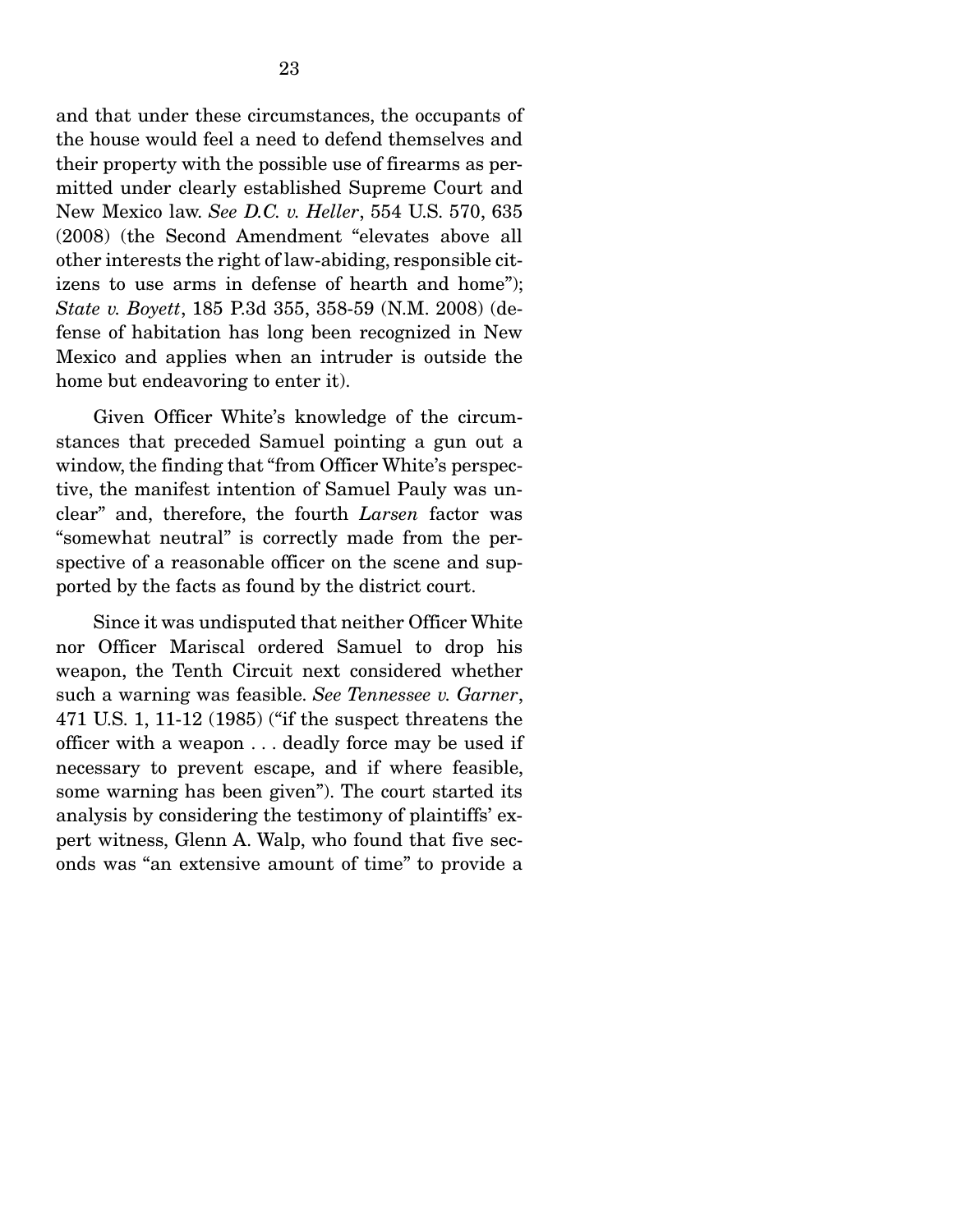warning. App. at 39-40. The court noted that Mr. Walp's testimony highlighted why a reasonable jury might conclude a warning was reasonable. App. at 39-40 & n.8. The court then cited to *Tenorio v. Pitzer*, 802 F.3d 1160 (10th Cir. 2015), where an officer, in the space of two or three seconds, provided three warnings to the suspect before shooting. App. at 40. The court contrasted the immediacy of the danger to the officer in *Tenorio*, who was unprotected in a "moderate sized room" with a man walking toward him with a knife despite repeated orders to drop it, with Officer White, who was "sequestered behind a rock wall some distance away in the dark and Samuel was aiming his gun through the open window of a lighted house toward a target obscured by the dark and rain." App. at 40-41. The court also found it significant that Officer White was in a protected position behind the rock wall before Samuel appeared with the gun. App. at 42-43.

 Despite the fact that he was in a protected, concealed position, once Officer White saw Samuel in the window with a weapon, he focused solely on taking a single kill shot. He did not provide a warning. He did not observe what Samuel was doing. He did not consider the evolving circumstances (including the fact that Samuel had not fired his weapon even after Officer Mariscal fired at him) and did not even know whether Samuel had lowered the gun before he took the fatal shot. *See, e.g.*, *Thomas v. Durastanti*, 607 F.3d 655, 666 (10th Cir. 2010) ("circumstances may change within seconds eliminating the justification for deadly force").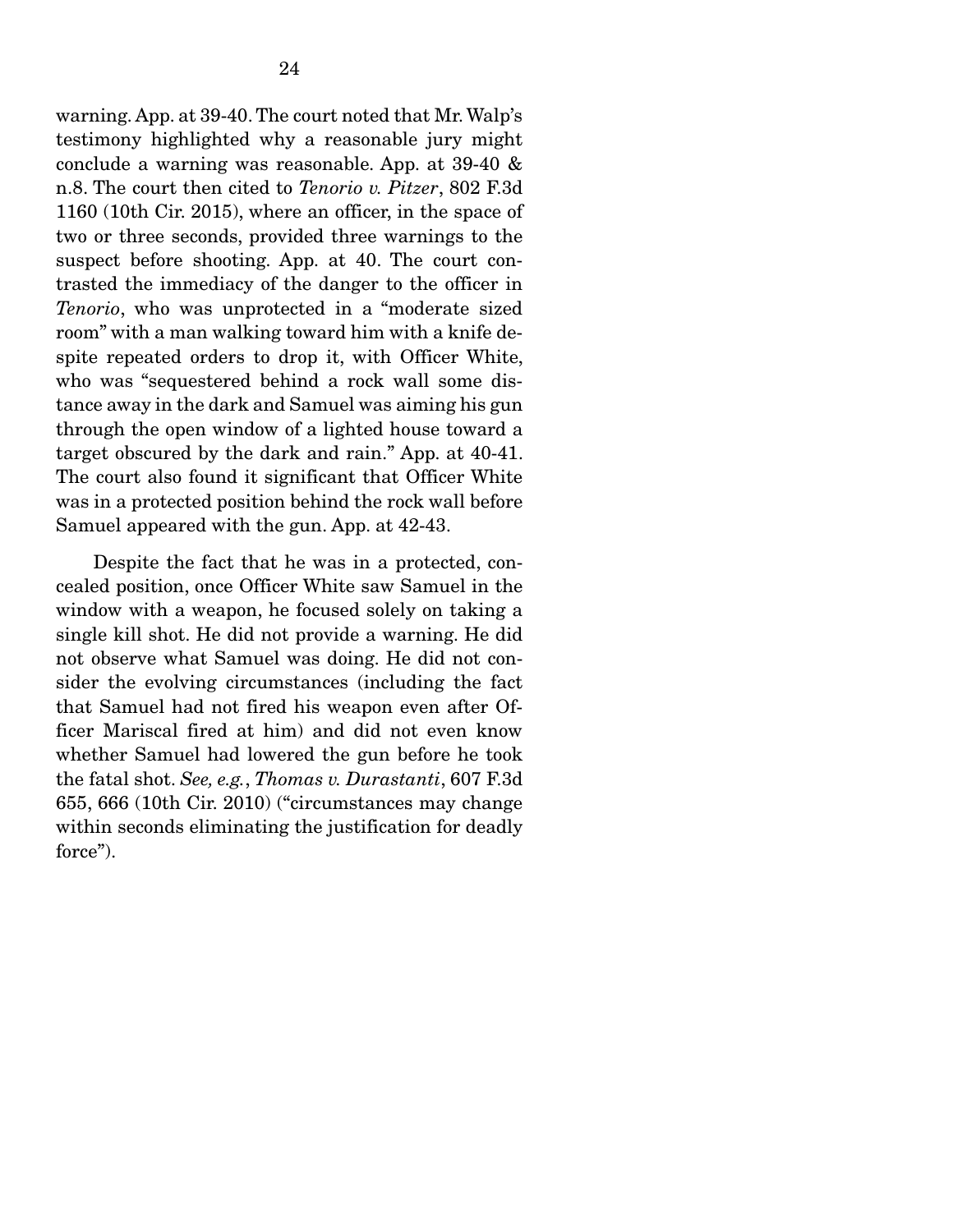The Tenth Circuit concluded that "a reasonable officer in Officer White's position would *not* have probable cause to believe there was an *immediate* threat of serious harm to himself or to Officer Mariscal, who was also behind cover, such that he could shoot Samuel Pauly through the window of his home without giving him a warning." App. at 45 (emphasis in original). As a result, the Tenth Circuit determined that a jury could conclude that Officer White's use of deadly force against Samuel was not objectively reasonable and violated the Fourth Amendment. *Id*.

 The Tenth Circuit's analysis of the reasonableness of Officer White's conduct correctly applies controlling law from the Supreme Court and the Tenth Circuit to the unique circumstances and facts of this case as found by the district court. This decision is well-reasoned and correct and does not require this Court's review.

### B. THE DECISION BELOW DOES NOT CONFLICT WITH DECISIONS FROM THE TENTH CIRCUIT OR OTHER CIR-CUITS

 The analysis of excessive force claims to determine whether, from the perspective of a reasonable officer on the scene, the totality of the circumstances justified the use of force is highly fact specific. *Scott v. Harris*, 550 U.S. 372, 383 (2007) (there is no easy-to-apply legal test for whether an officer's use of deadly force is excessive and the court must "slosh our way through the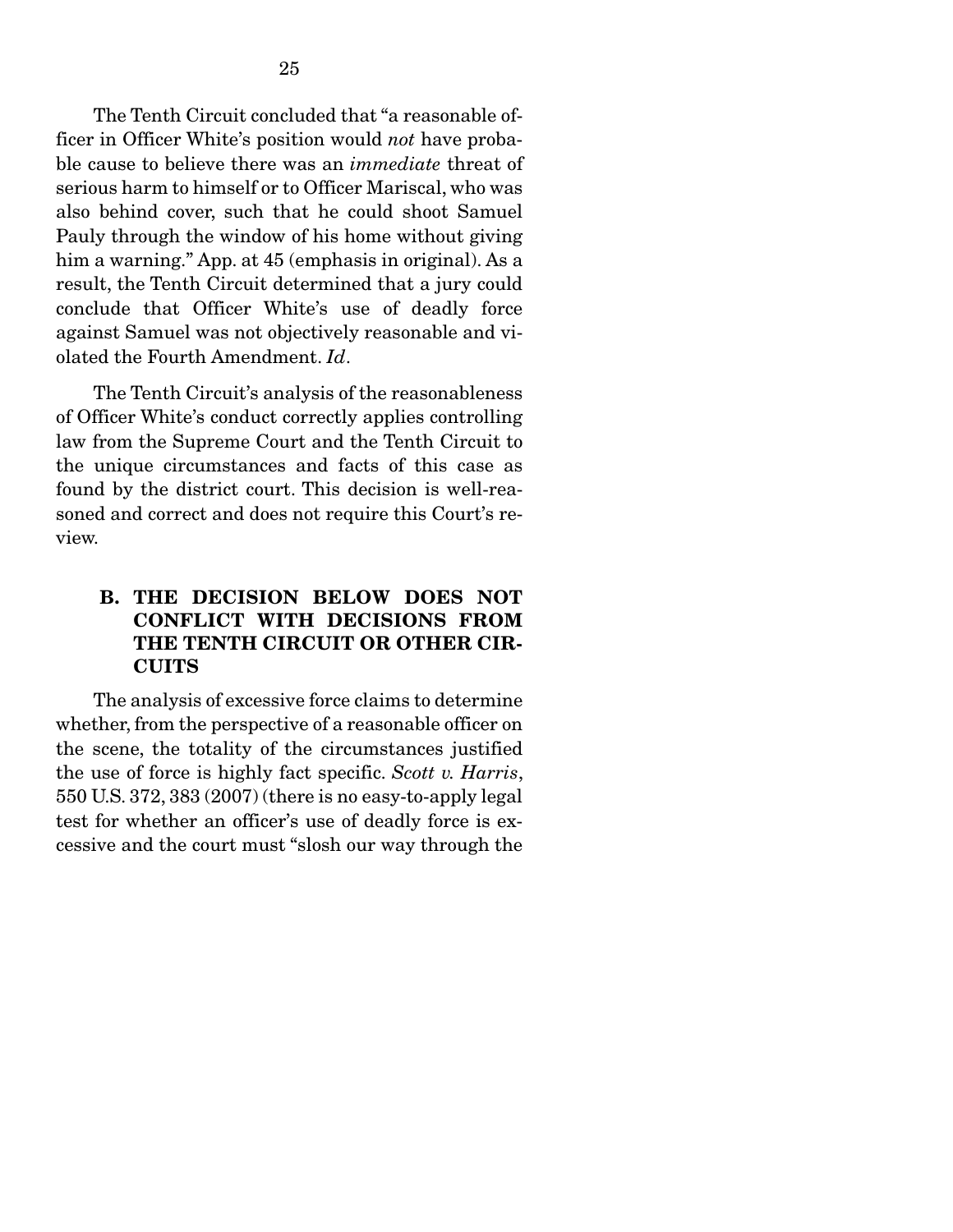fact-bound morass of reasonableness"). The officers cite a number of cases in which they assert courts, including the Tenth Circuit, found qualified immunity when an officer used deadly force against an armed suspect. None of these cases, however, has facts similar to the facts here. None of these cases involves officers surreptitiously approaching a home late at night when no exigent circumstances existed and there was no probable cause to make an arrest, inadequately identifying themselves, and yelling hostile and profane threats that they were going to invade the home. Police encounters with citizens in their homes late at night are qualitatively different than the types of encounters between identified officers and armed suspects in the cases cited by the officers.

 The Tenth Circuit has noted that courts must be particularly stringent when late night encounters at a residence occur, stating "our Fourth Amendment jurisprudence counsels that, when a knock at the door comes in the dead of the night, the nature and effect of the intrusion into the privacy of the dwelling place must be examined with the greatest of caution." *United States v. Reeves*, 524 F.3d 1161, 1167, n.7 (10th Cir. 2008) (citing *United States v. Jerez*, 108 F.3d 684, 690 (7th Cir. 1997)). Courts have also noted the obvious risks of violent confrontations if residents of a home mistake police officers for intruders. *United States v. Combs*, 394 F.3d 739, 744 (9th Cir. 2005) (when officers fail to knock and announce, they risk the "violent confrontations that may occur if occupants of the home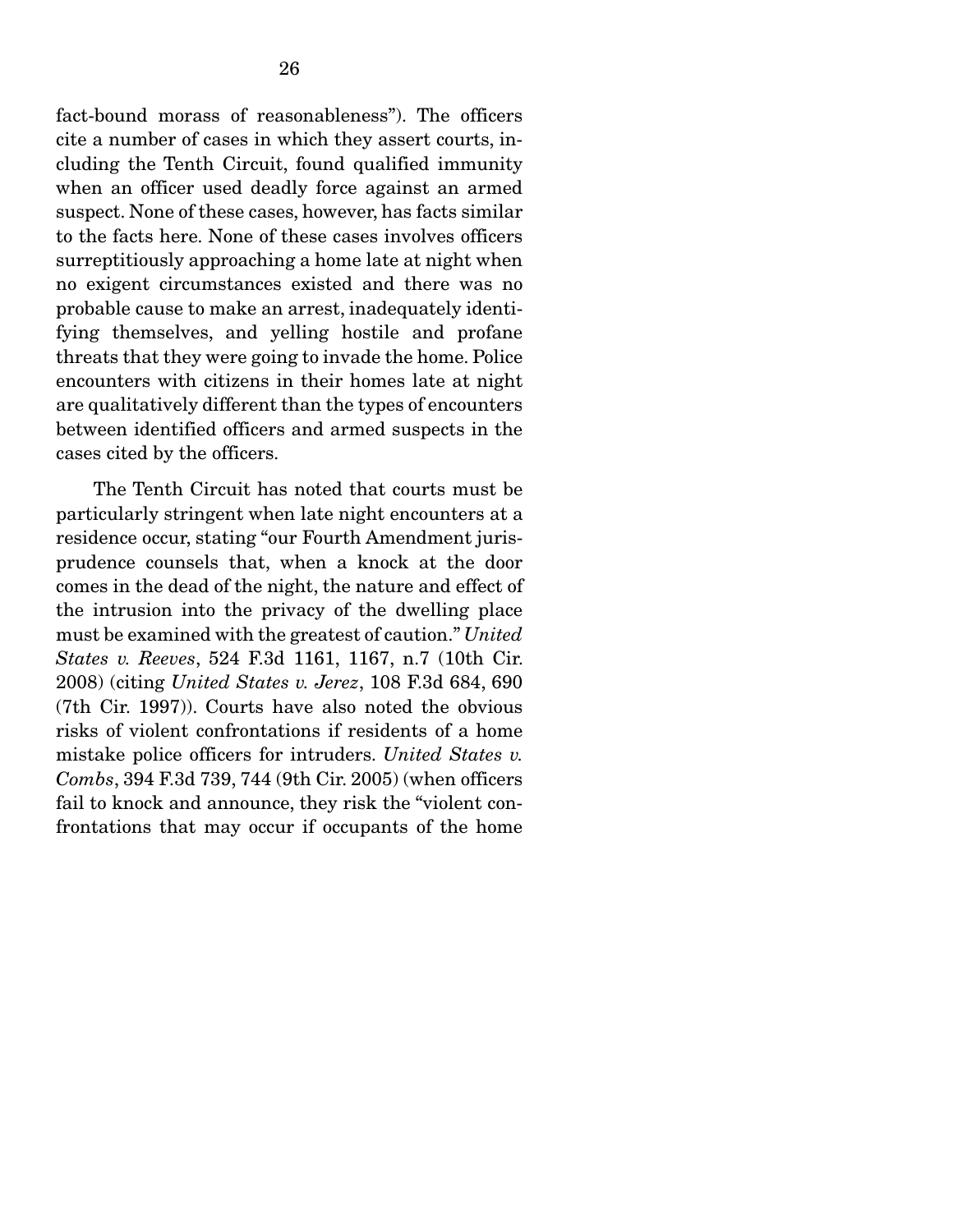mistake law enforcement for intruders"); *United States v. Spikes*, 158 F.3d 913, 925 (6th Cir. 1998) (same).

 When citizens have the right to use force in defense of hearth and home, reasonable officers who have surreptitiously approached a home late on a dark and rainy night, who have failed to provide adequate identification, and who have yelled threatening and hostile statements that they are invading the home, would know that the residents of the home may believe they are under attack from intruders and may use force to defend their lives and their home. Under these circumstances, a reasonable officer on the scene, who is under cover of darkness and a stone wall fifty feet away, would know that he cannot use deadly force on a resident who points a handgun out the window of his home toward the unknown persons in his yard without providing a warning.

 Courts in other circuits have found similar conduct to be objectively unreasonable. In a seminal case, *Yates v. City of Cleveland*, 941 F.2d 444 (6th Cir. 1991), an officer entered a dark hallway at a private residence at approximately 2:45 a.m., without identifying himself. The plaintiff and his brothers discovered the officer in the dark hallway and, believing the officer to be an intruder, knocked the officer back through the door. The officer fired his weapon in response, killing plaintiff. *Id.* at 445, 447. The Sixth Circuit concluded that it was objectively unreasonable for the officer to enter the area in that manner, and thus he was not entitled to qualified immunity. *Id*. The court drew this conclusion notwithstanding the officer's argument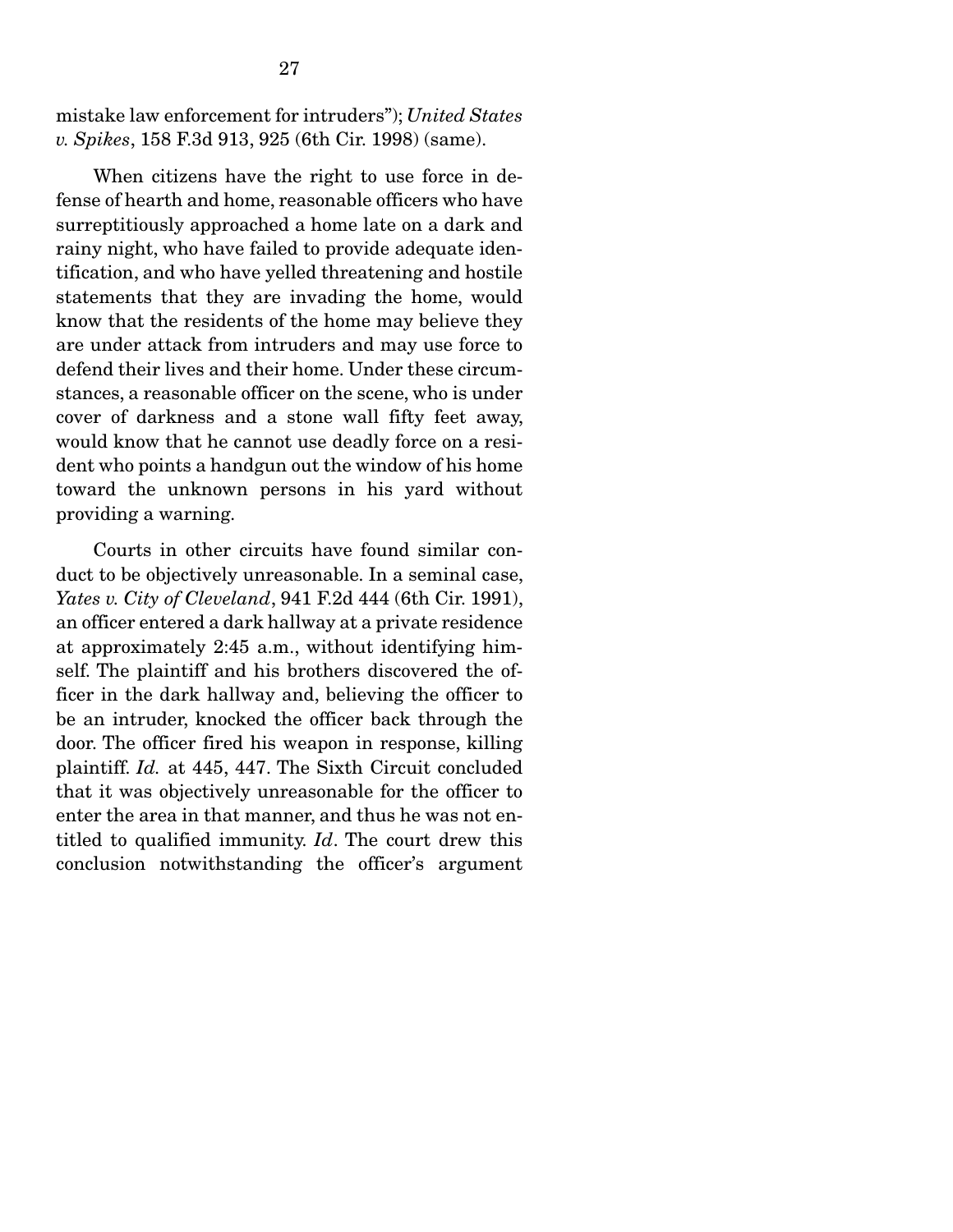that, at the time he shot the plaintiff, he reasonably believed that his life was in danger. *Id*. According to the Sixth Circuit, the act of entering a private residence late at night with no indication of identity was enough to show that the officer had unreasonably created the encounter that led to the use of force. *Id.*

 In *Sledd v. Lindsay*, 102 F.3d 282 (7th Cir. 1996), seven police officers began executing a search warrant at the plaintiff 's residence around 10:30 p.m. The plaintiff heard banging on the door and started to go downstairs. When the plaintiff was halfway down the stairs, the officers broke through the door. Fearing that they were intruders, the plaintiff raced back up the stairs and retrieved his .22 caliber sport rifle. When he turned back to the doorway of the room, he saw a man wearing blue jeans and a blue jacket standing there with a gun. After a split second, the man turned and ran. The plaintiff followed. As soon as the plaintiff exited the front door, still holding his rifle across his chest, the man turned and shot multiple rounds at the plaintiff. At no time during the encounter did the man identify himself as an officer.

 The court denied qualified immunity for the officers because there were jury issues as to whether the officers announced their presence and whether a reasonable officer would have thought the plaintiff posed such a risk under all the circumstances that the immediate use of deadly force was justified. *Id*. at 288. The court found that the officers had unreasonably created a situation in which the plaintiff felt the need to arm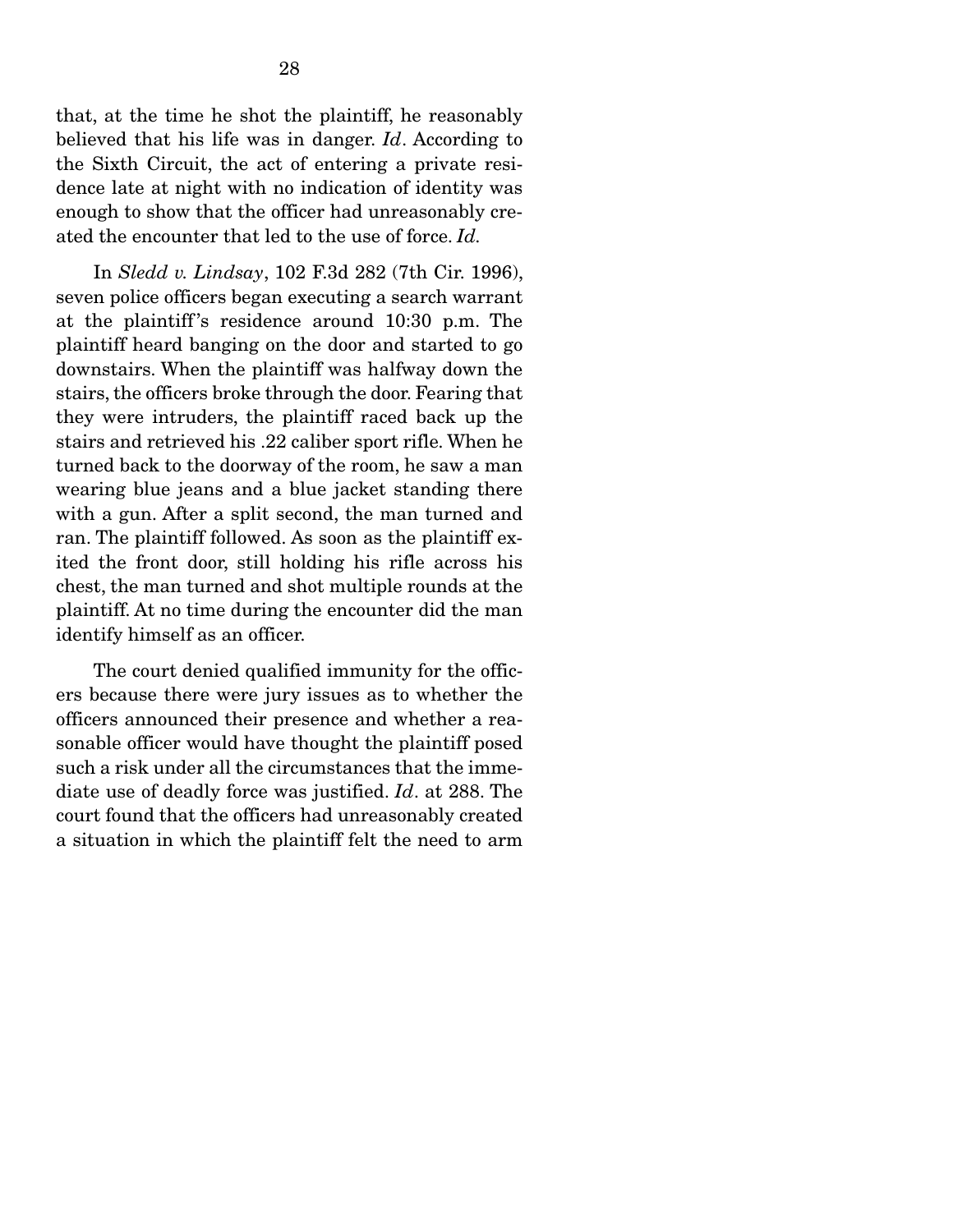himself and resist people he believed to be intruders. *Id.*

 Similarly, in *Estate of O'Bryan v. Town of Sellersburg*, No. 4:02-CV-238, 2004 WL 1234215, 2004 U.S. Dist. LEXIS 10160 (S.D. Ind. May 20, 2004), officers investigating a battery approached O'Bryan's home after midnight, concealing their presence. O'Bryan's mother encountered some of the officers in the garage and screamed. Upon hearing his mother scream, O'Bryan grabbed a gun and exited his apartment. On the steps, O'Bryan encountered an armed man in civilian clothing. The man did not identify himself as an officer but shouted at O'Bryan to drop his gun. When O'Bryan refused, the officer shot him three times. The court denied qualified immunity finding that if the officer shot O'Bryan on the steps of his home without warning and without identifying himself, a jury could find the use of deadly force objectively unreasonable. *Id*. at 12-13. The court also found that the law was clearly established that officers who failed to identify themselves in situations where they could be easily mistaken as intruders would not be entitled to the same deference in their use of force against those who reasonably feared them. *Id*.

 The facts in this case are even more compelling than those in *Yates*, *Sledd*, and *O'Bryan* because the officers in this case had no probable cause or exigent circumstances to even be at the Pauly home late at night.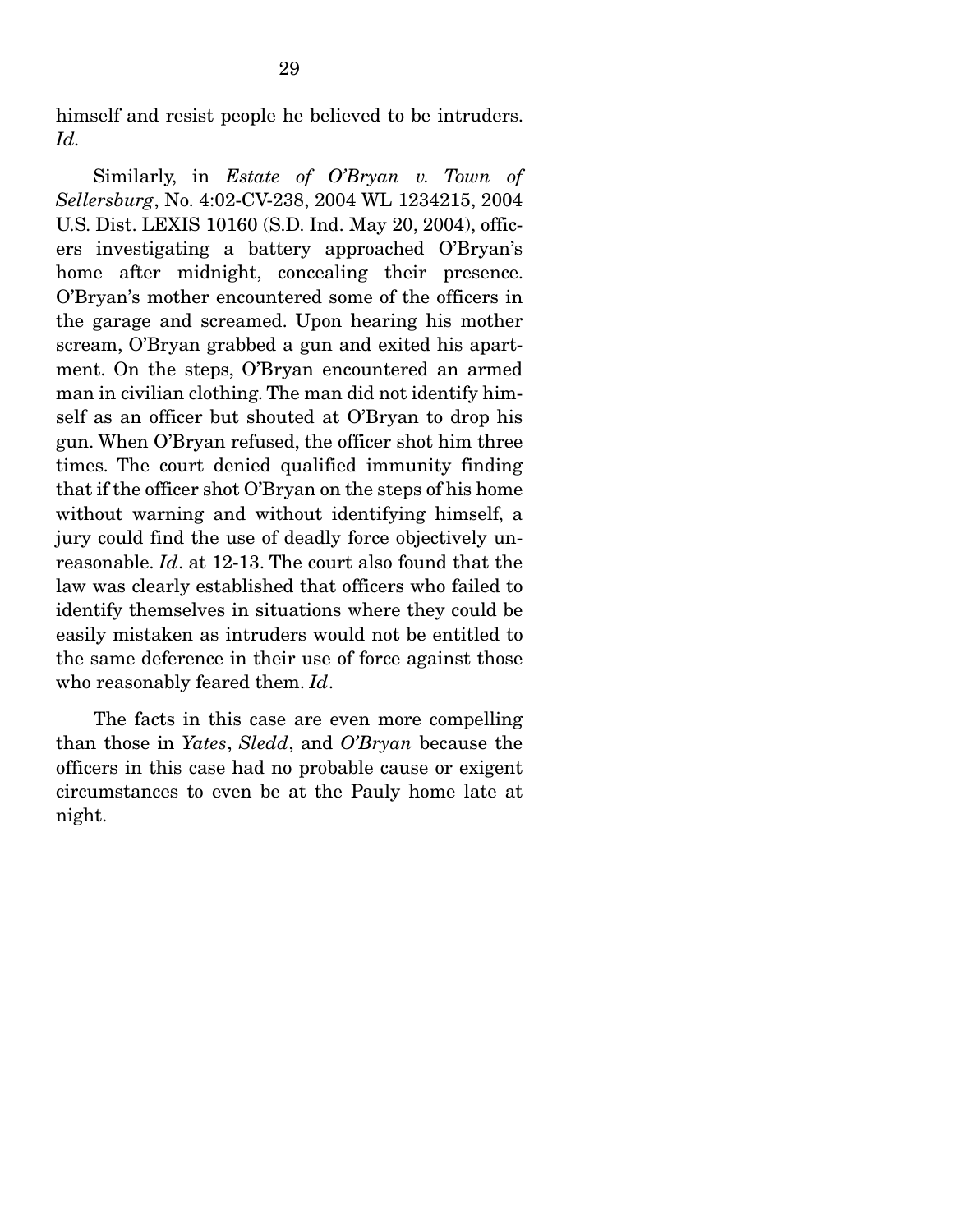The cases cited by the officers provide no guidance in analyzing an encounter between officers and citizens in the sanctity of their home late at night when the officers approached the home under circumstances that could lead the occupants to believe that their home was being criminally invaded.

### IV. THE TENTH CIRCUIT PROPERLY DE-FINED CLEARLY ESTABLISHED LAW

 After determining that the evidence was sufficient to establish an excessive force claim against Officer White, the Tenth Circuit considered whether the law was clearly established at the time of the violation. A clearly established right is one that is "sufficiently clear that every reasonable official would have understood that what he is doing violates that right." *Reichle v. Howards*, 132 S.Ct. 2088, 2093 (2012) (quotation marks, alteration and citation omitted). "Ordinarily, in order for the law to be clearly established, there must be a Supreme Court or Tenth Circuit decision on point, or the clearly established weight of authority from other courts must have found the law to be as the plaintiff maintains." *Currier v. Doran*, 242 F.3d 905, 923 (10th Cir. 2001) (citation omitted). A right can be clearly established, however, without a controlling decision declaring the "very action in question . . . unlawful." *Anderson v. Creighton*, 483 U.S. 635, 640 (1987). "We do not require a case directly on point, but existing precedent must have placed the statutory or constitutional question beyond debate." *Ashcroft v. al-Kidd*, 563 U.S. 731, 741 (2011).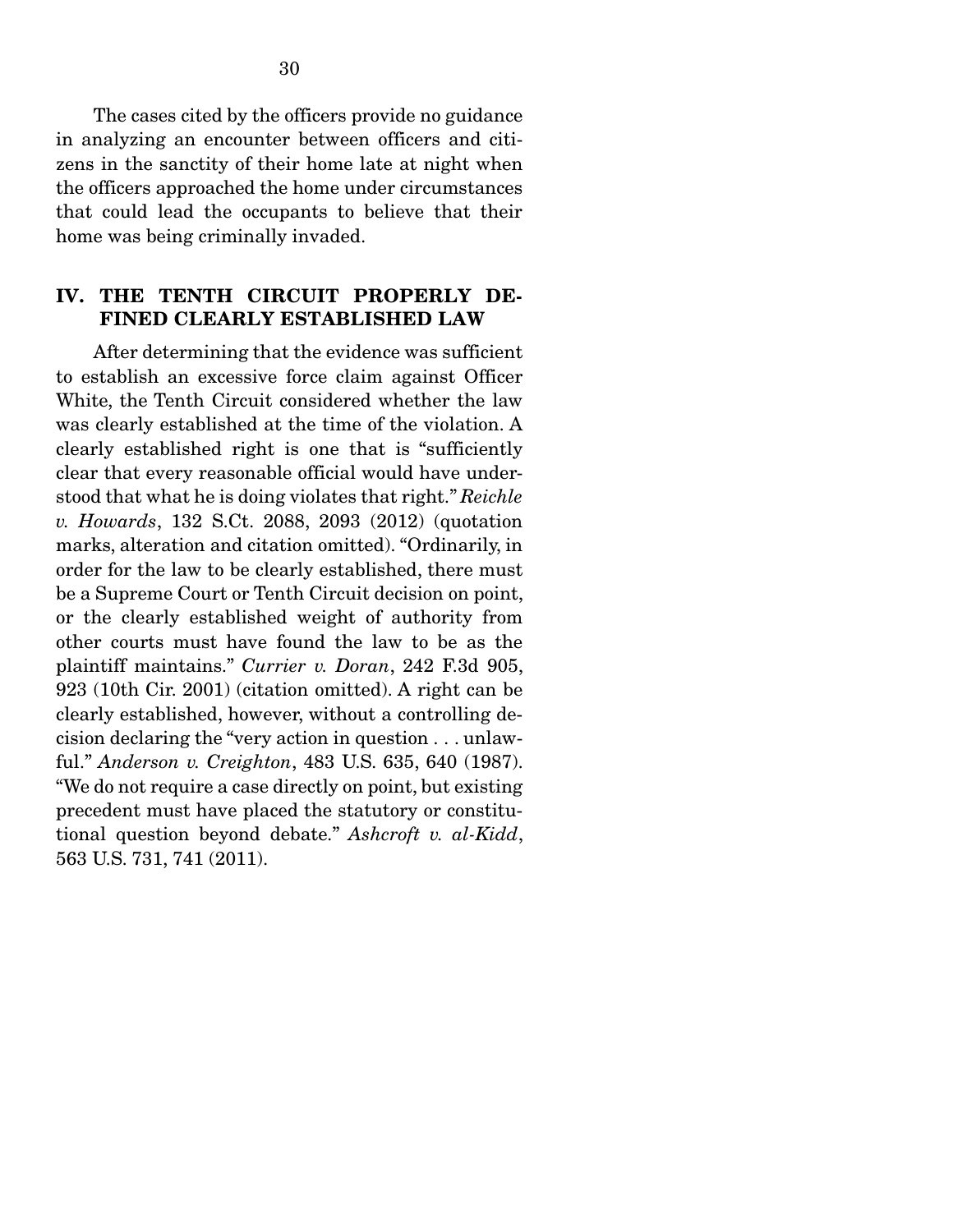This Court has held that "a general constitutional rule already identified in the decisional law may apply with obvious clarity to the specific conduct in question, even though the very action in question has not previously been held unlawful." *Hope v. Pelzer*, 536 U.S. 730, 741 (2002) (internal punctuation omitted). Consequently, "officials can still be on notice that their conduct violates established law even in novel factual circumstances." *Id.*; *see also Casey v. Federal Heights*, 509 F.3d 1278, 1284 (10th Cir. 2007) ("The *Hope* decision shifted the qualified immunity analysis from a scavenger hunt for prior cases with precisely the same facts toward the more relevant inquiry of whether the law put officials on fair notice that the described conduct was unconstitutional.") (internal quotations and citations omitted).

 Following *Hope*, the Tenth Circuit adopted a sliding scale to determine when law is clearly established. *Casey*, 509 F.3d at 1284. "The more obviously egregious the conduct in light of prevailing constitutional principles, the less specificity is required from prior case law to clearly establish the violation. Thus, when an officer's violation of the Fourth Amendment is particularly clear from *Graham* itself, we do not require a second decision with greater specificity to clearly establish the law." *Id.* (citation omitted).

 The Tenth Circuit found that *Graham*, *Garner* and their Tenth Circuit progeny, particularly *Allen v. Muskogee, Okla.*, 119 F.3d 837 (10th Cir. 1997), clearly established that the reasonableness of an officer's use of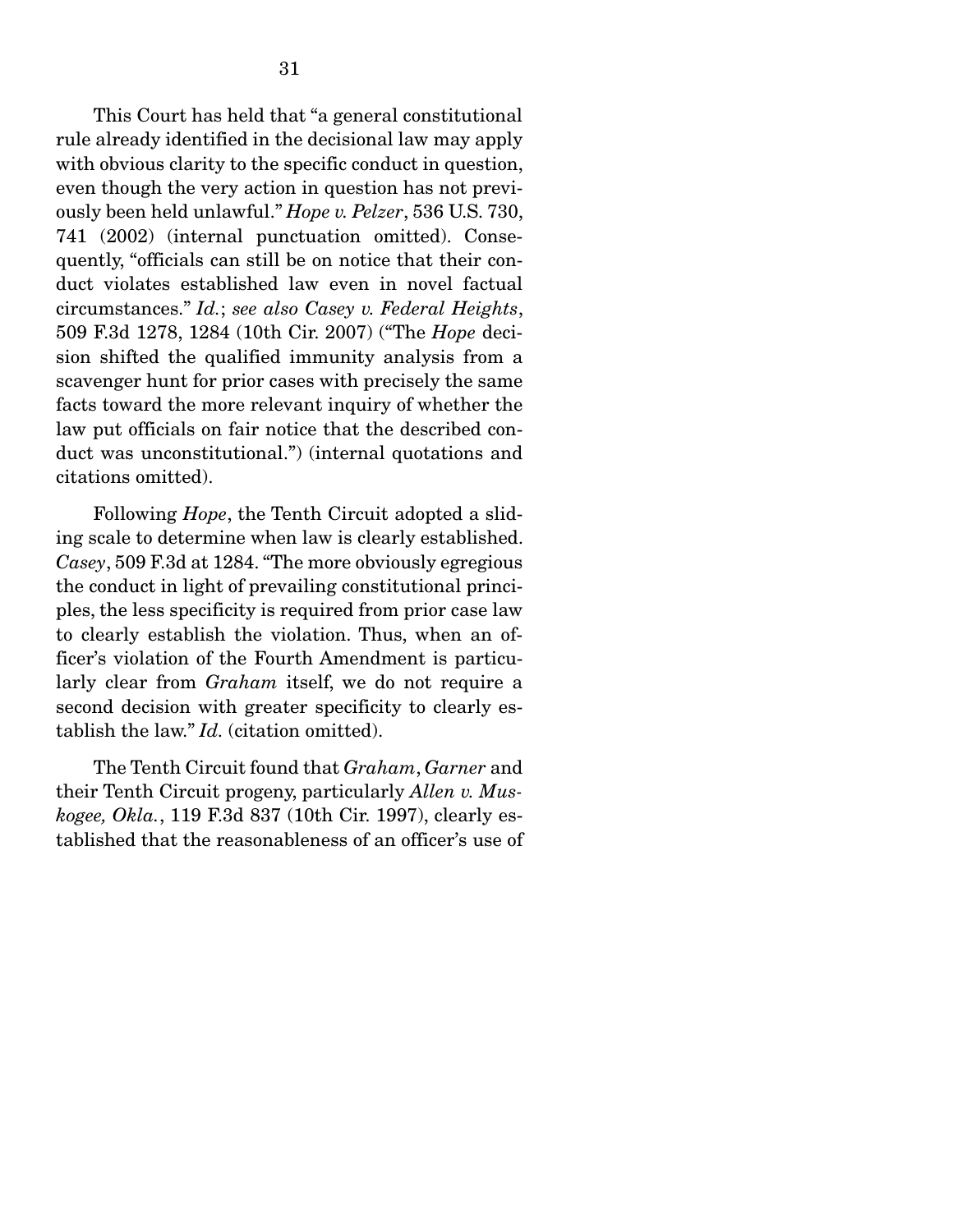force depends, in part, on whether the officer is in danger at the precise moment that he used force and that if a suspect threatens the officer with a weapon, a warning must be given before the use of deadly force where feasible. App. at 46.

 In this case, an officer outside a home late on a dark, rainy night with no probable cause to arrest anyone and behind the cover of a stone wall fifty feet away, without warning, shot a person pointing a gun out of his well-lighted living room window toward unknown persons in his yard.6 App. at 48. The Tenth Circuit found that "[a]ny objectively reasonable officer in this position would well know that a homeowner has the right to protect his home against intruders and that the officer has no right to immediately use deadly force in these circumstances." *Id*. The Tenth Circuit concluded that the conduct in this case was so obviously a violation of the Fourth Amendment from *Graham* and *Garner* and their Tenth Circuit progeny that, based on *Hope* and *Casey*, more specificity was not required to put an objectively reasonable officer on fair notice that he was not entitled to use deadly force unless he was in danger at the exact moment of the threat of force and that he was required, under the circumstances here, to warn Samuel to drop his weapon. App. at 49.

<sup>6</sup> Again, other facts found by the district court, including that Officer White was on the scene when coercive threats to invade the home were made, provide additional support for the Tenth Circuit's findings.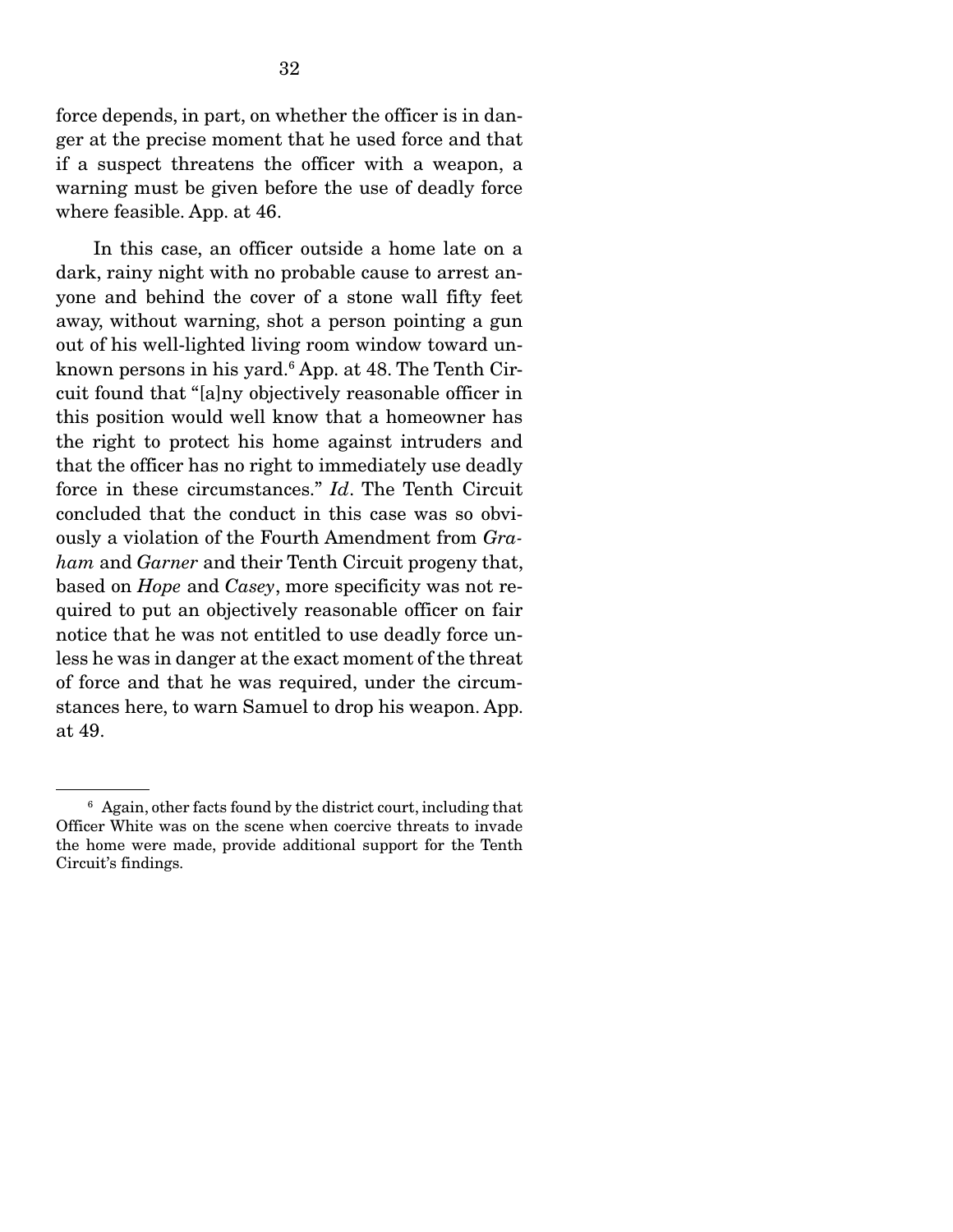The Tenth Circuit acknowledged that while this Court has cautioned lower courts not to define clearly established law too generally, it also held in *Hope* that in an obvious case, the *Garner* and *Graham* standards can clearly establish the answer, even without a body of relevant case law. App. at 46-47. This is such an obvious case. "[I]t is 'beyond debate' that an officer can't shoot and kill without good cause and while not endangered" and the court does not "define excessive force at 'a high level of generality' by including within excessive force such an egregious situation." App. at 123.

 The officers cite to three Tenth Circuit cases as evidence that the law was not clearly established that Officer White could not use deadly force in the circumstances of this case. According to the officers, in these cases the Tenth Circuit held that officers were entitled to qualified immunity under similar circumstances as faced by the officers in this case. These cases were persuasively distinguished by the Tenth Circuit as involving officers who were not in protected positions and who had provided warnings prior to shooting. App. at 43-45. Further, none of these cases involved an unidentified officer outside a home late at night without probable cause under circumstances in which the occupants reasonably could mistake the officers for intruders.

 Applying *Hope* and *Casey*, the Tenth Circuit correctly found that *Garner* and *Graham* applied with such obvious clarity to the conduct at issue that a case with further specificity was not necessary for the law to be clearly established. This determination is based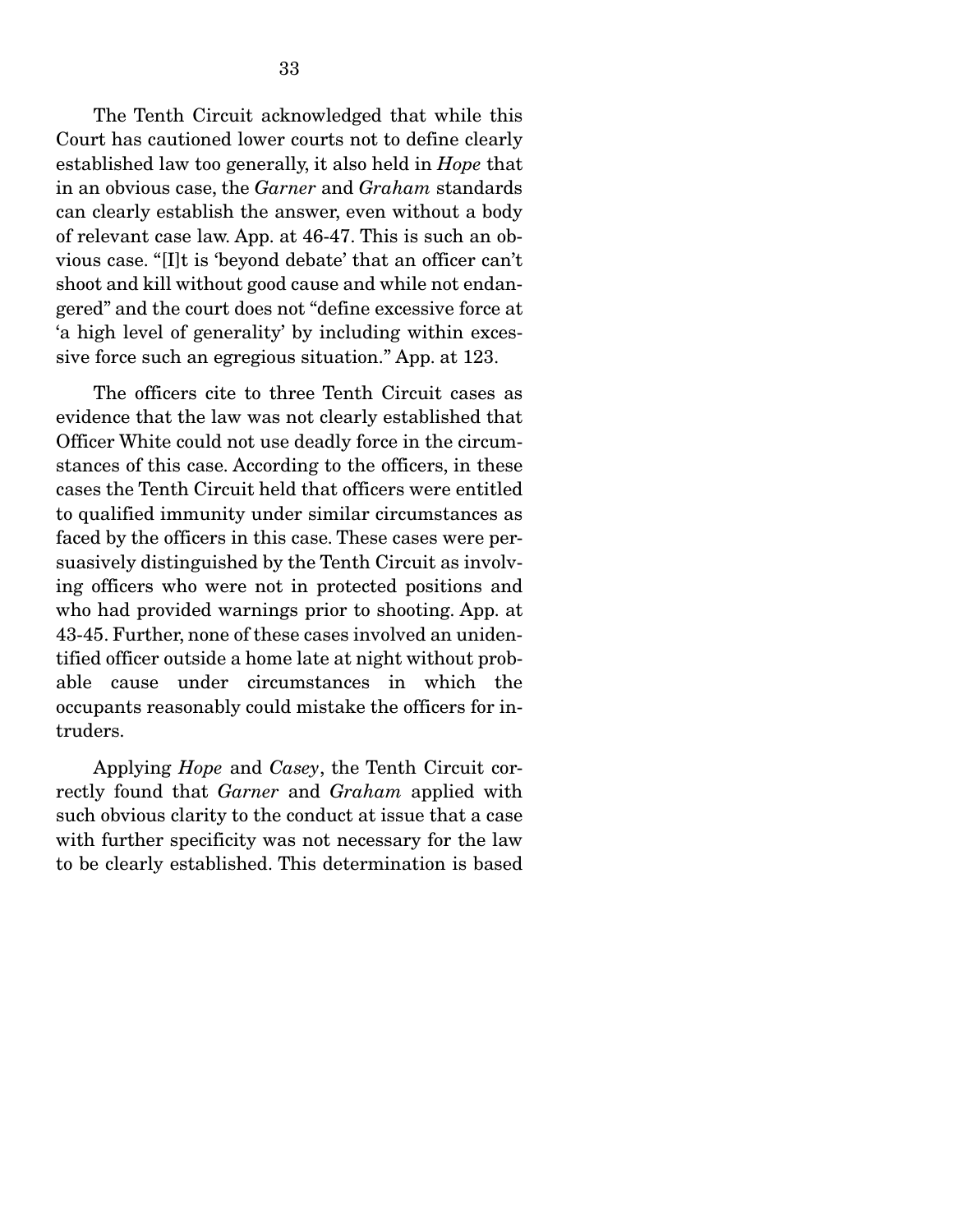on valid Supreme Court and Tenth Circuit precedent carefully applied to the unique facts and circumstances of this case as determined by the district court.

 The officers assert that over the past five years, the Court has been expanding the qualified immunity defense and routinely reversing circuit courts who deny qualified immunity. However, there must still be limits to the circumstances under which police officers can use deadly force against innocent citizens. It is a dangerous path the officers advocate, one that calls "reasonable" the use of deadly force against innocent citizens in the sanctity of their homes with no warning when the officers had no reason to be outside the home late at night, had not adequately identified themselves, and had shouted profane and hostile threats about an imminent invasion of the home. As stated by Judge Phillips "granting officers qualified immunity here – when there's a genuine issue of material fact whether the killing was unjustified – would create a new precedent with potentially deadly ramifications for *citizens* in this circuit." App. at 123 (emphasis in original).

--------------------------------- ---------------------------------